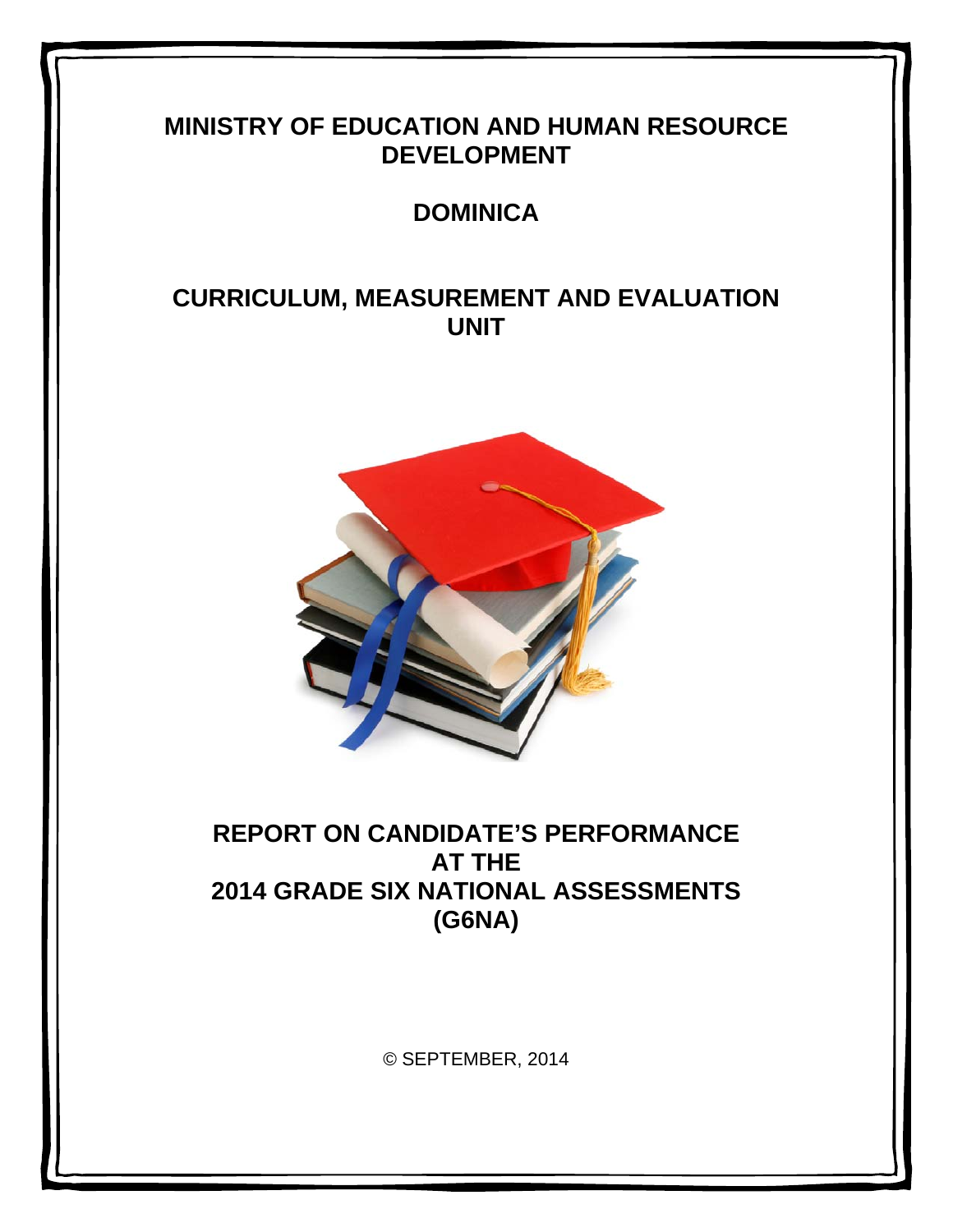# **Table of Contents**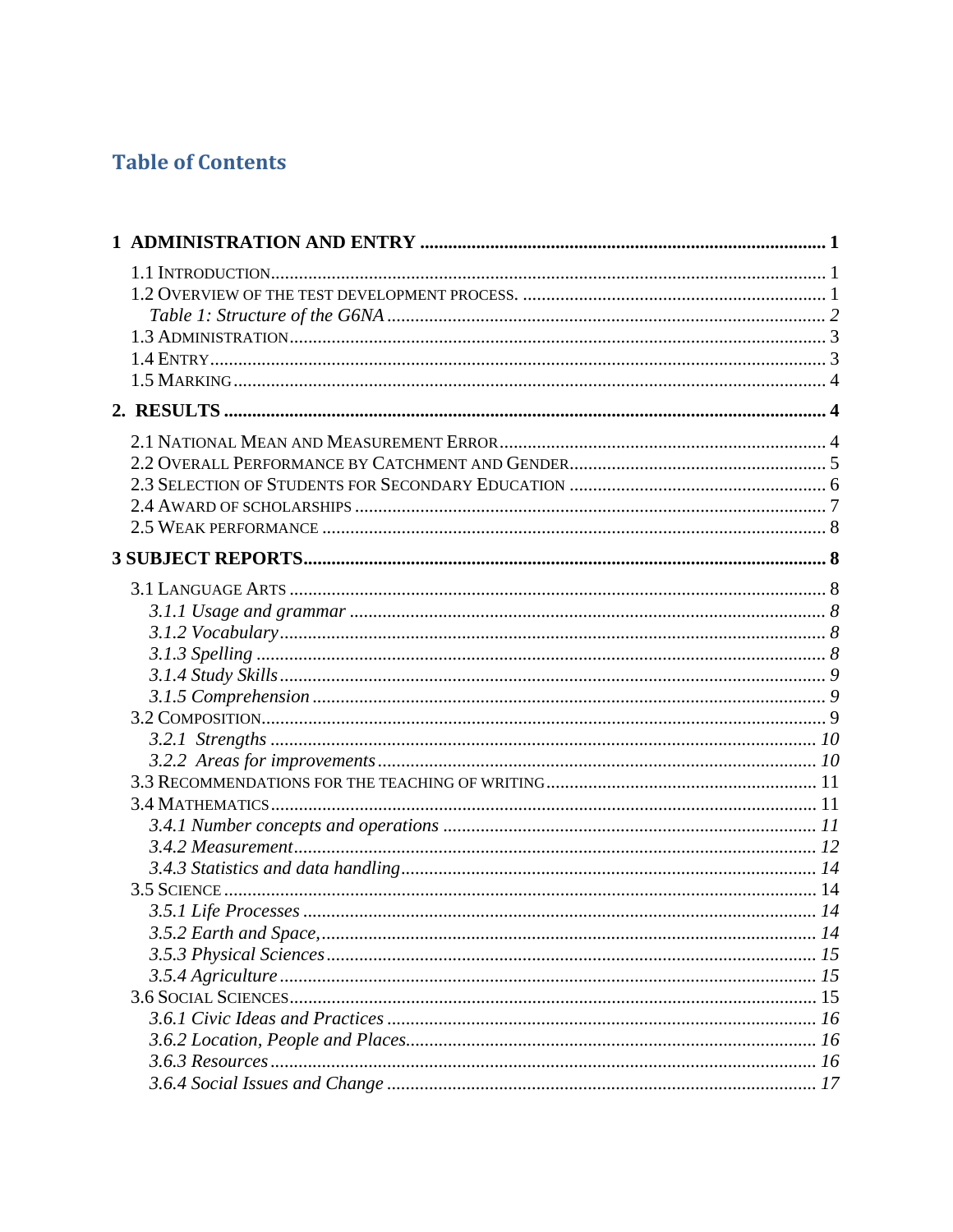| APPENDIX D.,      |    |
|-------------------|----|
|                   |    |
|                   |    |
|                   |    |
|                   |    |
|                   |    |
|                   |    |
|                   |    |
| <b>APPENDIX F</b> |    |
|                   | 29 |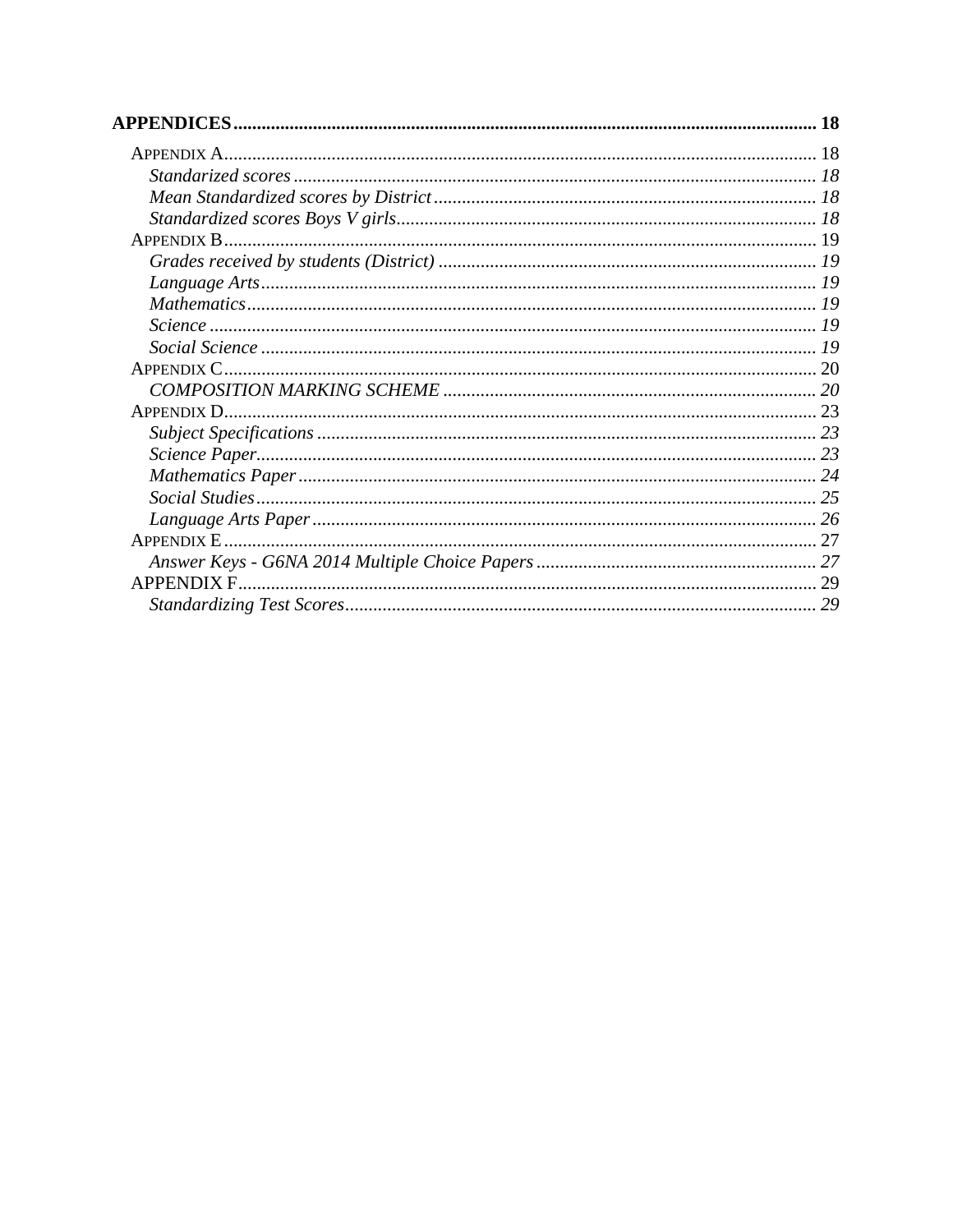# **1 Administration and Entry**

## **1.1 Introduction**

The Grade Six National Assessment (G6NA) forms part of the National Assessment Programme comprising of the Grade Two National Assessment, the Grade Four National Assessment and the Grade Six National Assessment. The NAP is aimed at determining how students are learning at key stages throughout the primary level and their readiness to access secondary level education.

Unlike the Grades two and four national assessments which are meant to be diagnostic, the Grade Six National Assessment is a high stakes test of achievement. The major purposes of the G6NA are to:

- select high performing students for the award of scholarships or bursaries and
- monitor levels of achievement across the education system.

As such the use of this examination to assess students' achievement at the end of primary school is limited.

A considerable amount of data is collected by the annual administration of the G6NA and it would appear inappropriate not to use it to give the much-requested feedback to teachers and principals. The purpose of this report, then, is to provide schools with this information on student performance so that they may strive to improve their performance based on the feedback given. The report concentrates on the general strengths and weaknesses observed nationally among students in the different subject areas assessed.

Principals and instructional support teams are urged to study the report carefully together with the individual school reports. These reports should indicate the areas the school may wish to focus on and will be of assistance in the construction phase of the school improvement plan. Appendix C shows a complete list of the facility indices (i.e. the percent of students who got an item correct) for each question on each of the four multiple-choice papers. Principals, grade 6 teachers and others may wish to review the percent correct alongside the actual question papers (enclosed) to get a good idea of national strengths and weaknesses of grade 6 students.

## **1.2 Overview of the test development process.**

The technical development of the examination was shared by the subject committees and the CMEU. The subject committees were responsible for examination content and ensuring that key aspects of the subjects were tested. The personnel of the CMEU assisted the committees with item editing and statistical issues.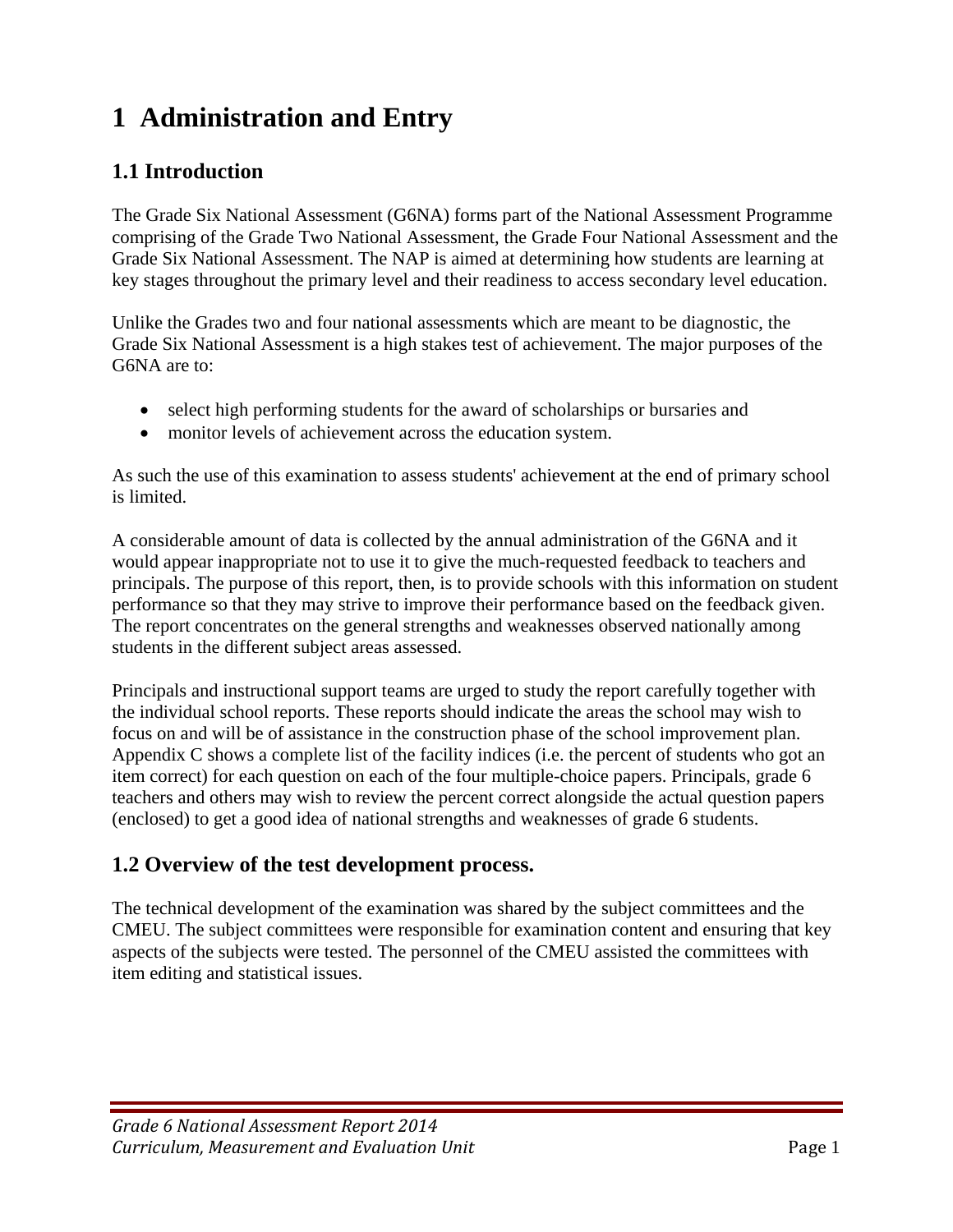There are four major areas in the test development process:

- (a) preparation of the test plan
- (b) development of test blueprint or test specifications
- (c) item development
- (d) test construction

The test plan looks at the purpose and major curriculum objectives of the test. Test format is developed after consideration of the age of students, curriculum objectives, scoring methods etc. Content and cognitive domains to be tested were then defined. With these domains defined, tables of specifications for the four subject areas examined were drawn up and circulated to schools.

Item development followed from the table of specifications. For each content area examined the specific objectives tested were determined by the subject committees. The committees also determined the cognitive level at which these objectives were to be tested. Experienced upper grade teachers were contacted and asked to submit items according to the specifications sent to them in the different subject areas. A large number of the items written were then pilot tested. Analysis of the items and the associated item statistics were used to help the chairpersons of the subject committees and the CMEU to make the final test selections. The typed final test forms were then reviewed to eliminate typographical and other errors.

| <b>Subject</b>        | <b>Type of Item</b>          | <b>No. of Items</b> | <b>Duration</b> |
|-----------------------|------------------------------|---------------------|-----------------|
| <b>Language Arts</b>  | Multiple Choice<br>$\bullet$ | 60                  | 90mins          |
|                       | Computer marked              |                     |                 |
|                       | Essay                        | 3 topics given to   |                 |
|                       | Specialized team marking     | select 1            |                 |
| <b>Mathematics</b>    | Multiple Choice              | 60 items            | 90mins          |
|                       | Computer marked              |                     |                 |
| <b>Science</b>        | Multiple Choice              | 50 items            | 75mins          |
|                       | Computer marked              |                     |                 |
| <b>Social Studies</b> | Multiple Choice              | 50 items            | 75mins          |
|                       | Computer marked              |                     |                 |

#### **Table 1: Structure of the G6NA**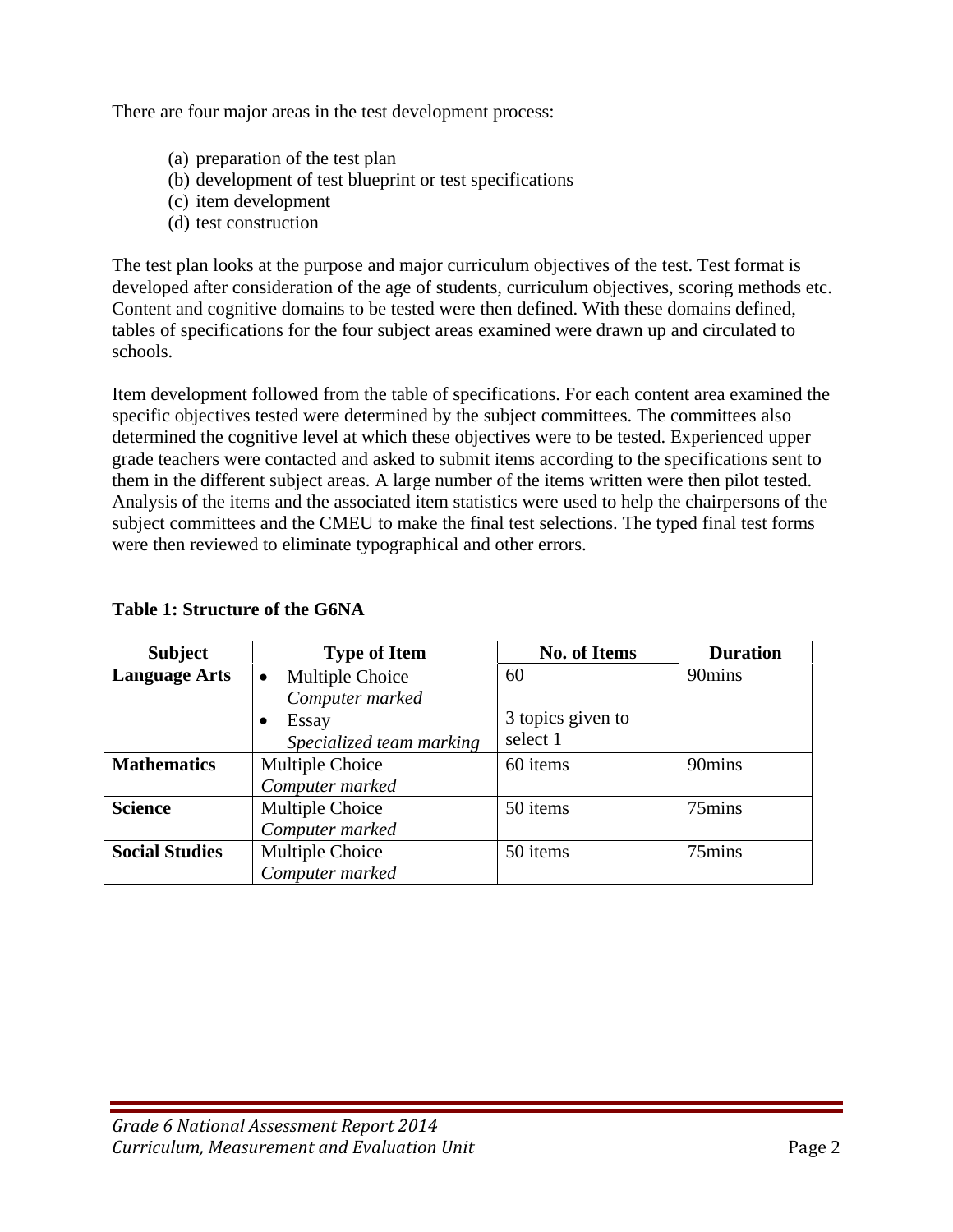## **1.3 Administration**

The test was done over a two-day period under strict examination conditions. Exam supervisors were trained during a half-day workshop one week prior to the examination. Supervisors were given copies of the exam regulations and detailed instructions regarding the conduct of the examinations. The 2014 G6NA was administered on the  $29<sup>th</sup>$  and  $30<sup>th</sup>$  May at a total of 51 centres with over 100 teachers acting as supervisors and assistants. Supervisors reported few problems in the administration of the exams and commended students for their good behaviour.

# **1.4 Entry**

1057 students were registered for the 2014 G6NA (see table 2).

| <b>Entry Year</b> | <b>Boys</b> | <b>Girls</b> | <b>Total</b> |
|-------------------|-------------|--------------|--------------|
| 2000              | 834         | 861          | 1695         |
| 2001              | 834         | 878          | 1712         |
| 2002              | 834         | 757          | 1591         |
| 2003              | 821         | 722          | 1543         |
| 2004              | 810         | 774          | 1584         |
| 2005              | 772         | 774          | 1546         |
| 2006              | 700         | 657          | 1357         |
| 2007              | 696         | 661          | 1357         |
| 2008              | 615         | 620          | 1235         |
| 2009              | 604         | 548          | 1152         |
| 2010              | 533         | 517          | 1050         |
| 2011              | 539         | 606          | 1145         |
| 2012              | 609         | 596          | 1205         |
| 2013              | 605         | 550          | 1155         |
| 2014              | 515         | 542          | 1057         |

**Table 2. Common Entrance Entry 2000 - 2014** 

Of the 1057 students who were registered for the 2013 G6NA, over half (50.9%) were from primary feeder schools that accessed the Roseau catchment area. Table 3 shows the distribution of candidates by catchment area.

|  | Table 3. Distribution of candidates by catchment area and gender |
|--|------------------------------------------------------------------|
|--|------------------------------------------------------------------|

| Gender                | <b>CBSS</b> | <b>ITSS</b> | <b>NECS</b> | <b>PCSS</b> | <b>PSS</b> | <b>ROSEAU</b> | <b>Grand Total</b> |
|-----------------------|-------------|-------------|-------------|-------------|------------|---------------|--------------------|
|                       | 57          | 39          | 63          | 33          | 72         | 278           | 542                |
| М                     | 44          | 49          | 51          | 28          | 82         | 261           | 515                |
| Grand<br><b>Total</b> | 101         | 88          | 114         | 61          | 154        | 538           | 1057               |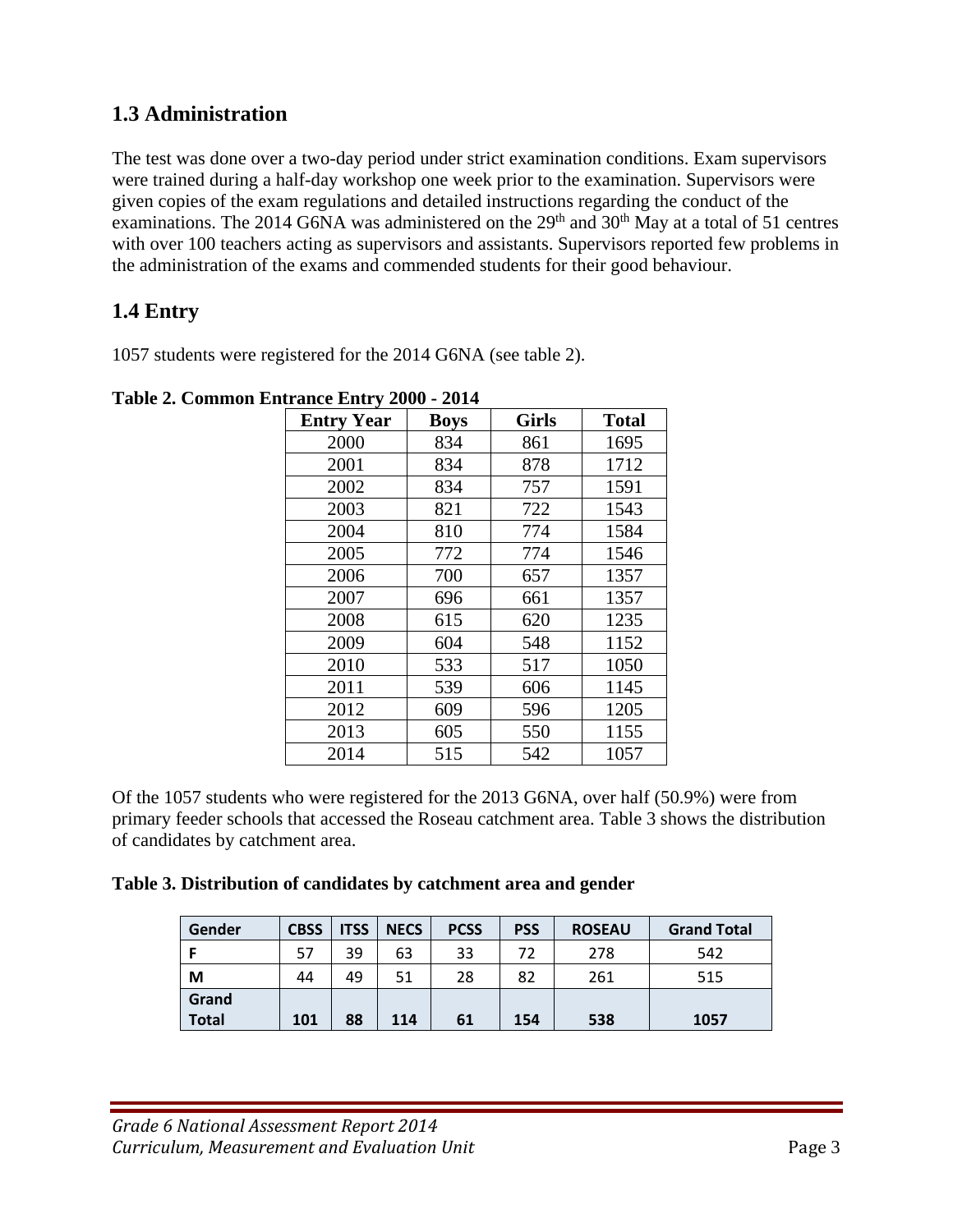# **1.5 Marking**

The composition scripts were marked over a three-day period by a team of 20 primary teachers under the supervision of Mr. Robert Guiste and Mr. Nicholas Goldberg. This allowed scripts to be double-marked and in some cases, triple marked, thus increasing the reliability of scoring. The scoring criteria for the compositions are given in Appendix A.

The Unit's optical mark reader (OMR) facilitated data entry. Generally, it took about one hour to enter and for the computer to read 1050 answer sheets, so that data entry was completed within one week as compared to the three weeks when done by hand. Accuracy was also enhanced, though care was taken to 'clean' the answer sheets, as unintended pencil marked scripts were rejected by the OMR. In a few instances supervisors had made errors in entering a candidate's number correctly. These errors were picked up during 'cleaning' or were apparent on data entry.

# **2. Results**

## **2.1 National Mean and Measurement Error**

| Results of the G6NA are reported based on the following |
|---------------------------------------------------------|
|                                                         |

| <b>Score</b> | Grade        | <b>Interpretation</b>                               |
|--------------|--------------|-----------------------------------------------------|
| $120+$       | A            | Detailed knowledge of subject area                  |
| 110-119      | <sub>B</sub> | good knowledge of most aspects of subject area      |
| 90.109       |              | good knowledge of some aspects of subject area      |
| 80-89        |              | fair knowledge of some aspects of subject area      |
| Below 90     | E            | limited knowledge of a few aspects of subject area. |

The adoption of a grading system where students receive grades in the four subjects assessed should allow parents to more easily gauge the progress of their children at the end of primary school.

It is unlikely that a student writing the same exam on different days would obtain the same scores. It is even more improbable that scores would be the same if a parallel test was administered or a different sample of items was tested. The variation in scores owing to these factors is known as measurement error. Measurement error essentially depends on the reliability of the tests. The reliability of all the multiple-choice tests was high (Cronbach alpha greater than 0.9). The consequent measurement error in most of the G6NA multiple-choice tests was about 5. Thus, the 'true' score of a student scoring 100 on one of the tests could be anywhere between 95 - 105. This should be borne in mind when interpreting the score of individual students.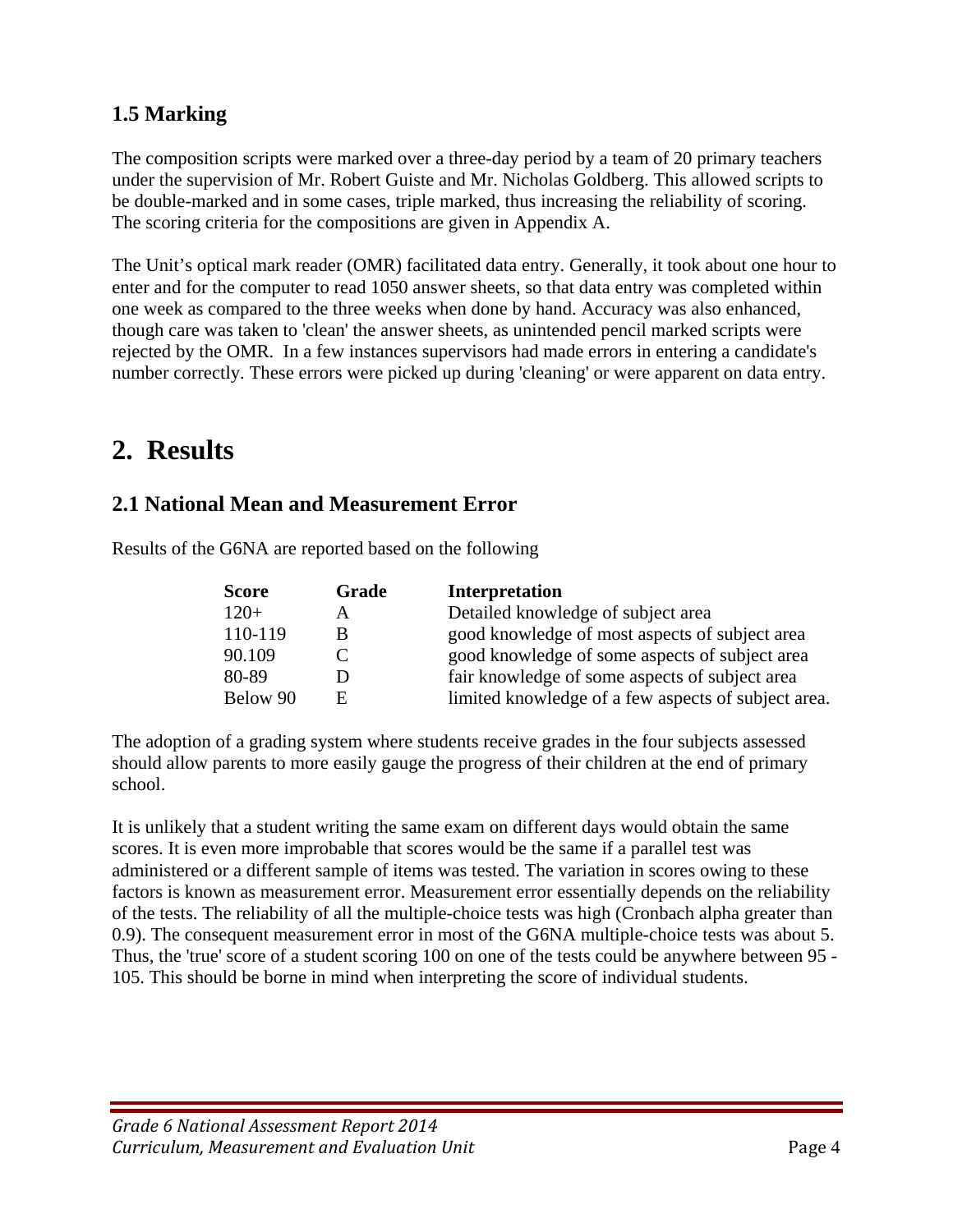# **2.2 Overall Performance by Catchment and Gender**

Mean standardised scores in the five papers (Language Arts, Composition, Mathematics, Social Studies and Science) written by candidates were examined. Table 4 shows these scores by catchment area.

|                    | Language Arts |             | <b>Mathematics</b> |             | <b>Science</b> |             | <b>Social Science</b> |             | <b>ALL</b>   |             |
|--------------------|---------------|-------------|--------------------|-------------|----------------|-------------|-----------------------|-------------|--------------|-------------|
|                    | <b>Girls</b>  | <b>Boys</b> | <b>Girls</b>       | <b>Boys</b> | <b>Girls</b>   | <b>Boys</b> | <b>Girls</b>          | <b>Boys</b> | <b>Girls</b> | <b>Boys</b> |
| <b>CBSS</b>        | 103           | 88          | 100                | 91          | 99             | 90          | 98                    | 89          | 100          | 90          |
| <b>ITSS</b>        | 105           | 96          | 100                | 100         | 101            | 102         | 101                   | 100         | 102          | 99          |
| <b>NECS</b>        | 101           | 88          | 101                | 95          | 99             | 93          | 98                    | 92          | 100          | 92          |
| <b>PCSS</b>        | 103           | 92          | 100                | 98          | 98             | 96          | 99                    | 97          | 100          | 96          |
| <b>PSS</b>         | 101           | 94          | 98                 | 96          | 100            | 97          | 100                   | 99          | 100          | 96          |
| <b>ROSEAU</b>      | 106           | 99          | 105                | 99          | 103            | 101         | 104                   | 100         | 105          | 100         |
| <b>Nat'l Means</b> | 103           | 93          | 101                | 97          | 100            | 97          | 100                   | 96          | 101          | 96          |

#### *Table 4. Mean standardised scores by catchment area and gender*

As in previous years, in all catchment areas, and in all of the papers, girls outperformed boys. The gender gap still favours the girls over the boys and the results continue to be mediated by location. Girls, on average, scored about 5 % more than boys in these areas. The gap is Language Arts was the largest with girls outperforming boys by 10 standardized points.

Location also impacted on the results. Performance in the Portsmouth Secondary and Pierre Charles Secondary (Grand Bay) catchment areas remains below the national average.

Scores in the Roseau area were on average higher than in other parts.

#### *Appendix D gives a breakdown of the grades received by district and zone.*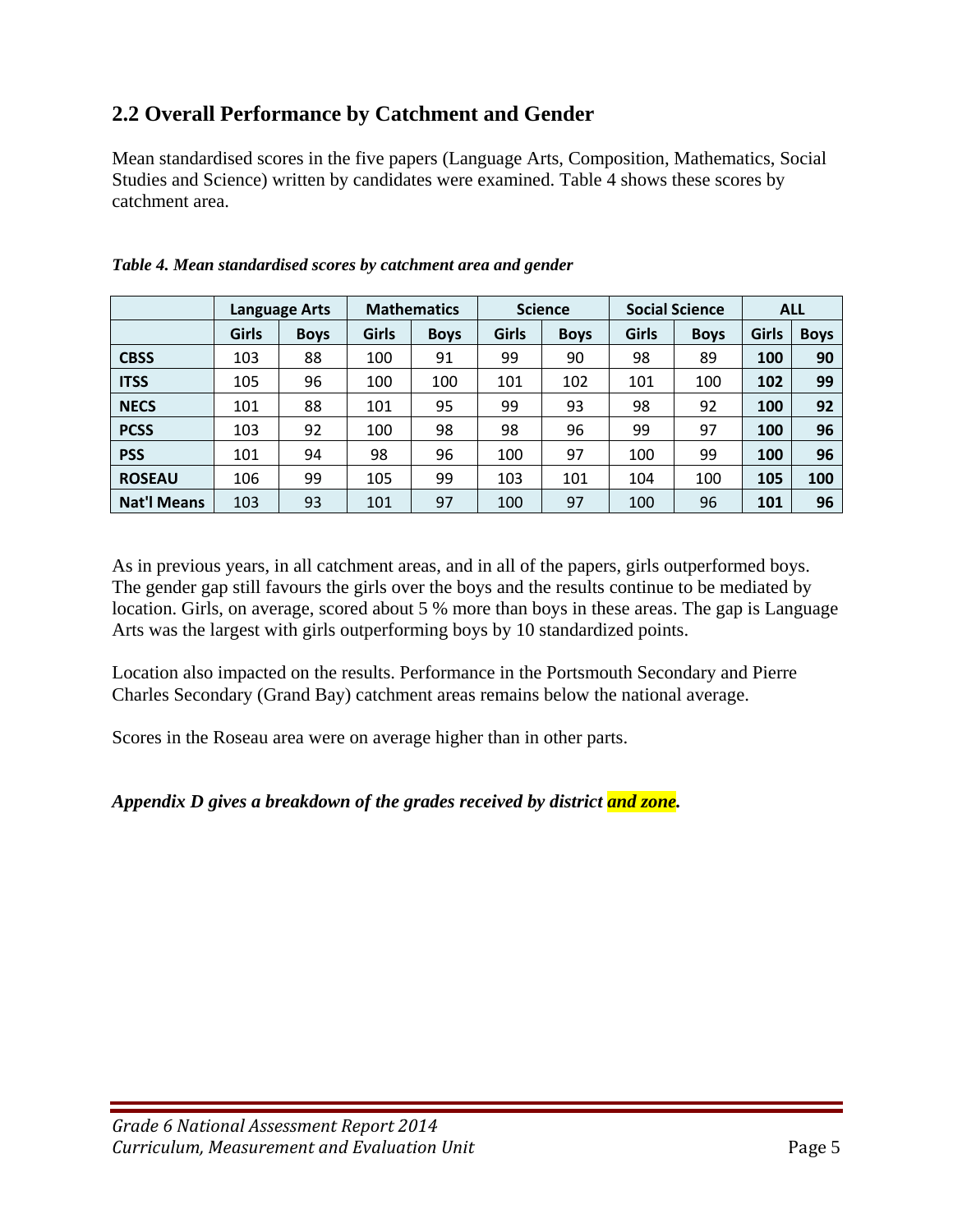## **2.3 Selection of Students for Secondary Education**

As of 2005 all of the students who wrote the G6NA, were selected for secondary education. Table 9 shows the numbers selected over the past twenty years.

| Year | <b>No. Boys</b> | % Boys   | <b>No. Girls</b> | % Girls  | <b>Total</b> | % Cohort     |
|------|-----------------|----------|------------------|----------|--------------|--------------|
|      | selected        | selected | selected         | selected | selected     | writing exam |
| 1995 | 372             | 38.2     | 587              | 61.8     | 959          | 42.7         |
| 1996 | 439             | 43       | 582              | 57       | 1021         | 46           |
| 1997 | 389             | 37.2     | 658              | 62.8     | 1047         | 47.6         |
| 1998 | 462             | 41.4     | 654              | 58.6     | 1116         | 60.5         |
| 1999 | 487             | 42.5     | 660              | 57.5     | 1147         | 66.1         |
| 2000 | 592             | 40.6     | 681              | 59.4     | 1273         | 75.1         |
| 2001 | 611             | 46.2     | 711              | 53.8     | 1322         | 77.2         |
| 2002 | 641             | 49       | 667              | 51       | 1308         | 82.2         |
| 2003 | 656             | 50.5     | 643              | 49.5     | 1299         | 84.2         |
| 2004 | 700             | 100      | 724              | 100      | 1424         | 89.9         |
| 2005 | 772             | 100      | 774              | 100      | 1546         | 100          |
| 2006 | 700             | 100      | 657              | 100      | 1357         | 100          |
| 2007 | 691             | 100      | 651              | 100      | 1342         | 100          |
| 2008 | 607             | 100      | 618              | 100      | 1225         | 100          |
| 2009 | 598             | 100      | 547              | 100      | 1145         | 100          |
| 2010 | 533             | 100      | 517              | 100      | 1050         | 100          |
| 2011 | 539             | 100      | 606              | 100      | 1145         | 100          |
| 2012 | 609             | 100      | 596              | 100      | 1205         | 100          |
| 2013 | 595             | 100      | 547              | 100      | 1142         | 100          |
| 2014 | 515             | 100      | 542              | 100      | 1057         | 100          |

**Table 9. Number of students selected for secondary school 1995 - 2014 by gender** 

Students are selected for secondary education by catchment area. Universal Secondary Education is now in operation in all six zones.

| Zone                | <b>Secondary places</b> | No. entered | <b>Percent selected</b> |  |
|---------------------|-------------------------|-------------|-------------------------|--|
| (Catchment area)    | available               |             | from zone               |  |
| <b>Roseau</b>       | 550                     | 538         | <b>100</b>              |  |
| <b>PCSS</b>         | 65                      | 61          | <b>100</b>              |  |
| <b>NECS</b>         | 120                     | 114         | 100                     |  |
| <b>ITSS</b>         | 90                      | 88          | 100                     |  |
| Portsmouth          | 160                     | 154         | 100                     |  |
| <b>Castle Bruce</b> | 100                     | 102         | 100                     |  |
| <b>TOTALS</b>       | 1085                    | 1057        | <b>100</b>              |  |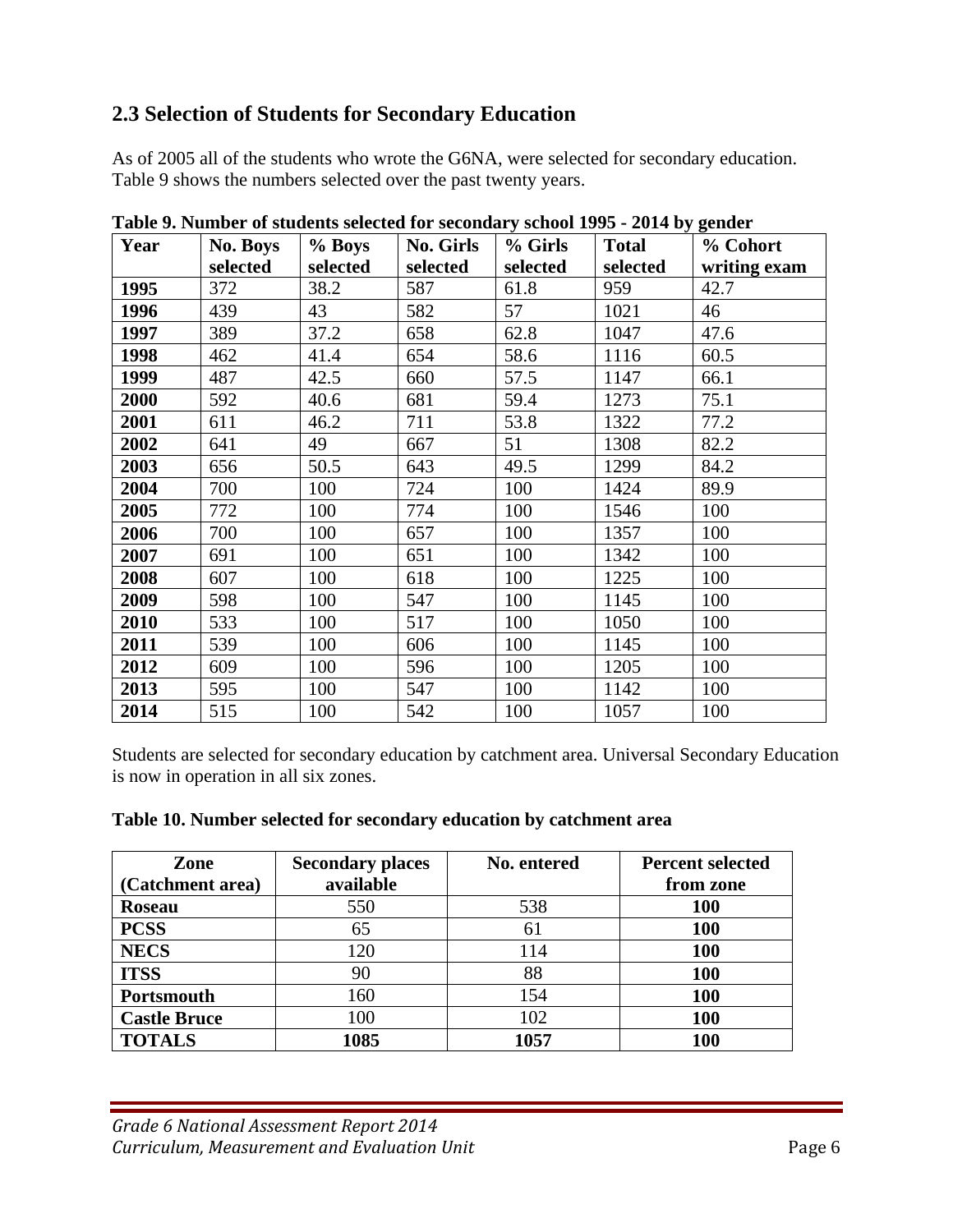Overall selection rates to secondary school is at 100% since the country moved towards government's stated goal of universal secondary education, see Figure 1.



*Fig. 1 - From 2005, 100% of the students writing the G6NA have secured a place in a secondary school.* 

# **2.4 Award of scholarships**

This year government awarded a total of 82 scholarships and 117 bursaries to students. As Figure 2 demonstrates the distribution of the 200 highest performing students is dependent on location and gender.



 *Fig. 2 – Distribution of scholarships by catchment area.* 

127 of the top 200 students were from the Roseau catchment area.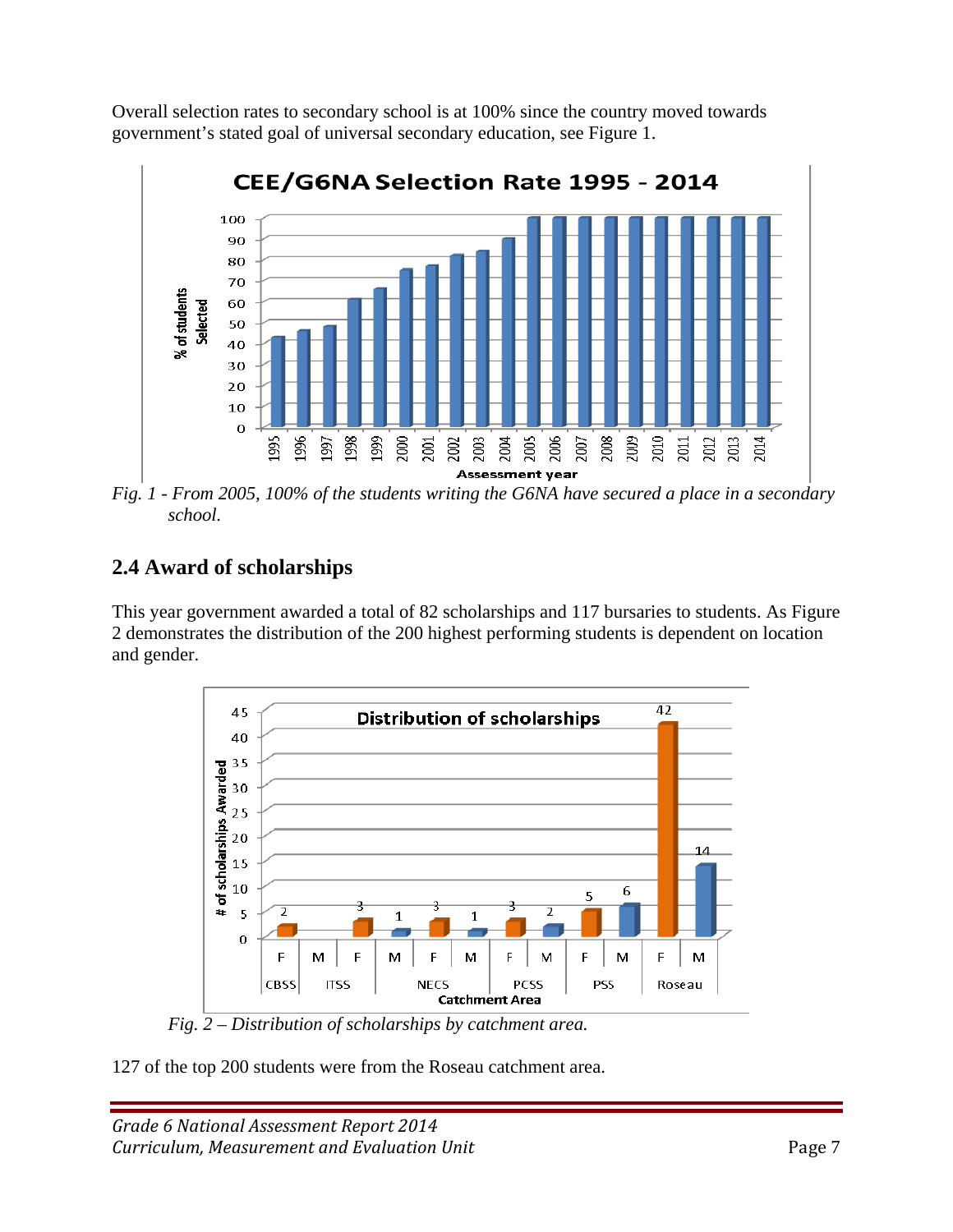## **2.5 Weak performance**

Students who obtained a total of eight points or less (i.e. scored at best, 1C, 2 D's and 1E or equivalent) can be considered as having some serious learning problems. 15% of the entry (159 students) obtained such grades in the 2014 examinations. In many cases these learning problems are related to student reading difficulties. **102 boys** and 57 girls fell in this category.

More details can be found in the attached CMEU's "**Performance of Primary Schools at the 2014 Grade Six National Assessment by District" (included in package).** 

# **3 Subject Reports**

## **3.1 Language Arts**

The national mean raw score in the language arts multiple-choice paper was 41 (69%) with 7.5% of the entrants scoring less than 24 (40%) and 44% scoring 45 (75%) or more. Only 15 students scored 15 items or less correctly i.e. scores that could be achieved by guessing. This suggests that these students have considerable language difficulties and are, possibly, unable to read.

The paper assessed six areas of language performance – Usage and grammar, vocabulary, spelling, study skills, comprehension and composition.

#### **3.1.1 Usage and grammar**

73% of the students were able to answer the questions in this section without much difficulty. All the items in this section was answered by more than 60% of the students

#### **3.1.2 Vocabulary**

This section was also handled well by the students. The average on this section was 73%. Between 57% - 88% of the students answered the questions in this section with relative ease.

#### **3.1.3 Spelling**

The spelling section posed the most difficulty to the students. Only 63% of the students handled this section with relative ease. Two questions proved to be the most difficult for the students. Items 29 and 30 were answered correctly by 43% and 39% of the students respectively (see below). Item 32 was disqualified since there was no correct answer listed.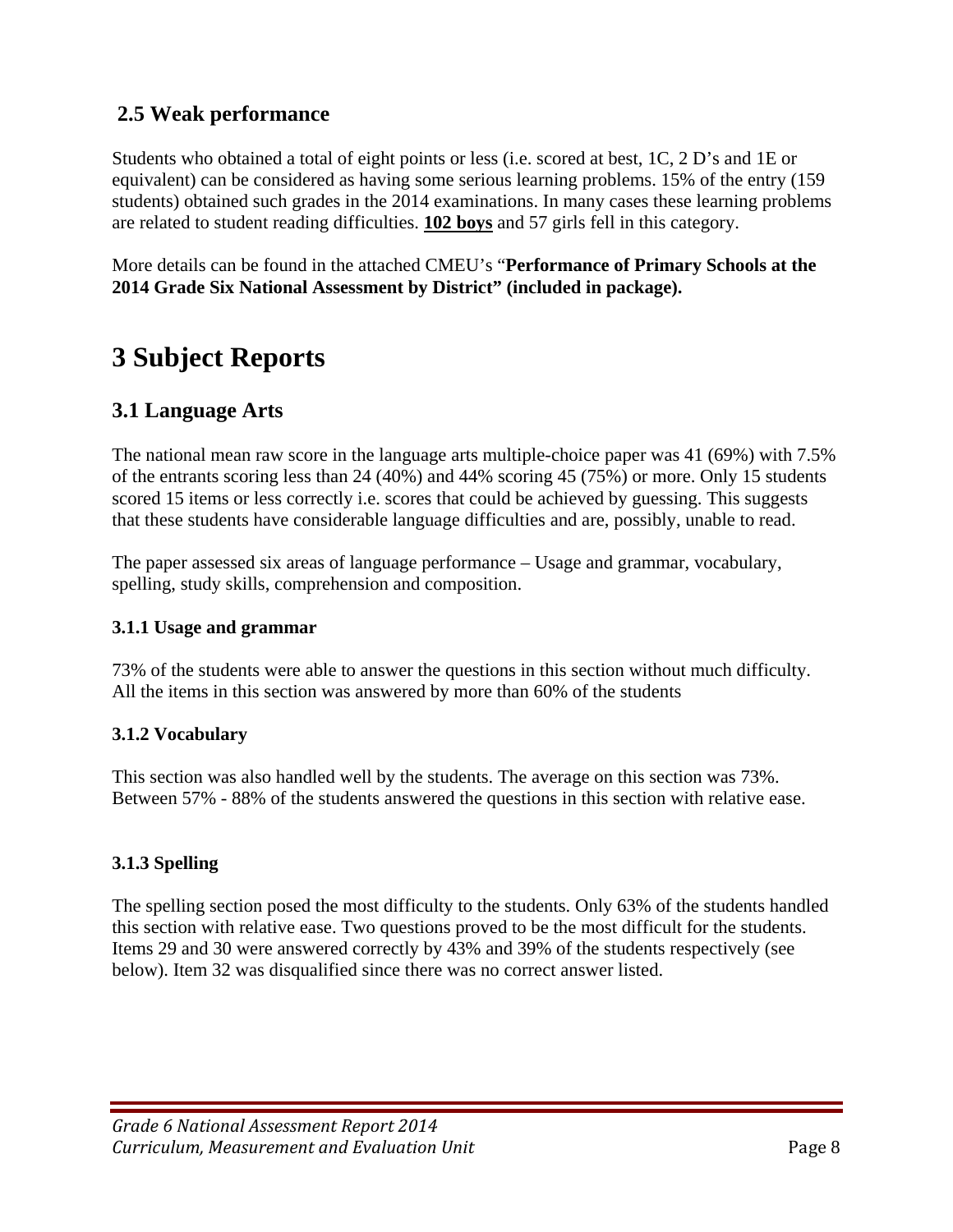| Item No. | <b>Item</b>                                                                                  | <b>Percent Correct</b> |
|----------|----------------------------------------------------------------------------------------------|------------------------|
| 29       | Choose the word which is <b>INCORRECTLY</b> spelt                                            | 43                     |
|          | calendar<br>А.<br>candidate<br><b>B.</b><br>$\mathbf{C}$ .<br>cemetry                        |                        |
|          | despair<br>D.                                                                                |                        |
| 30       | Chose the word which is spelt CORRECTLY                                                      |                        |
|          | choclate<br>A.<br><b>B.</b><br>dimond<br>hankerchief<br>$\mathbf{C}$ .<br>D.<br>kindergarten | 39                     |

### **3.1.4 Study Skills**

This section consisted of 8 questions. The average was 74%. No items were answered correctly by less than 55% of the candidates.

### **3.1.5 Comprehension**

Students showed improvement in the comprehension section of the exam. The average for the comprehension section was 69%. This section consisted of a **letter, a poem, a narrative, and an article on turtles.** 

Students performed best on the article on turtles with 81% of the students being able to handle this section with ease. The average scores for the letter, the poem and narrative article were 52%, 68% and 77% respectively.

## **3.2 Composition**

Three choices of topics were given to students:

1. Look at the property in this picture. Write a **letter** to the village council chairperson in your area **persuading** them to break down the building. In the letter state the dangers the property can pose to people in the community and what should be done to the area that will be of benefit to the community.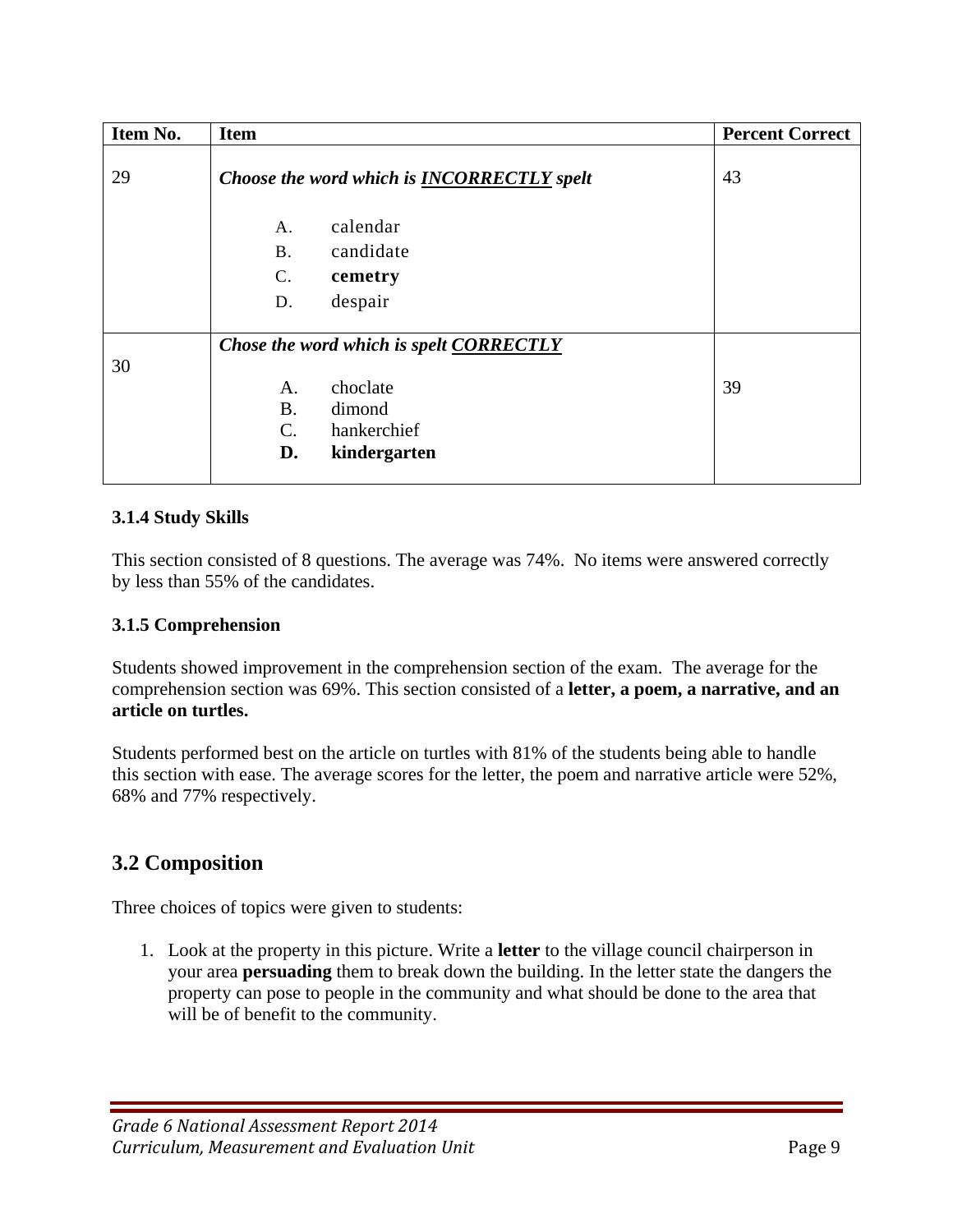- 2. One day at school, your teacher comes into the classroom, places a box on the floor, and leaves the room. Suddenly, the box begins to move. Write a **story** about what happens next.
- 3. Write a composition giving **three** (3) reasons why you think your **school** is the best school. Give detailed information to **explain** your reasons

The following five criteria were used for the grading of the compositions: General Impression/Organization, Relevance, Usage and Spelling, Sentence Structure, Capitalization and Punctuation (See Appendix A).

There was a marked improvement in the writing performance this year. The mean score for the composition was 65% - a 10% improvement over 2013. The minimum score was 5/40 (5 students) while the max score was 39/40 (5 students). 213 students (13%) attained scores greater than 80% (32/40) while only 17 students (5.8%) scored less than 20% (8/40 or less) which seem to indicate that they are operating at about the K level. 75 students (7%) scored 40% or less in the composition and 199 students (24%) were in the low category – scoring 19 or less out of 40.

## **3.2.1 Strengths**

Markers continue to note the following strengths among the average in good compositions

- Generally students were able to express themselves clearly.
- Very creative interpretations were given to many of the essays.
- Generally students stayed on topics and handled them quite well.
- Events, for the most part, were properly sequenced and detailed.

#### **3.2.2 Areas for improvements**

On the other hand many essays continue to show deficiencies in the following areas:

- Poor mechanics spelling, punctuation and capital letters and grammar
- Usage needs to improve, the students need to learn new words and write at the level of Grade 6 and above.
- A lack of variety in sentences shows that students have not learned sentences structure and use of prepositions to join sentences sufficiently.
- Inattention to paragraphs continues to be a major problem. Many students' essays consisted of one very long paragraph.
- Insufficient use of descriptive words
- Students still have problems with subject/verb agreement

Generally, the weaker compositions were brief and to the point. Some writers had nothing to show, and some, though very few, still are not even to the level of grade K students.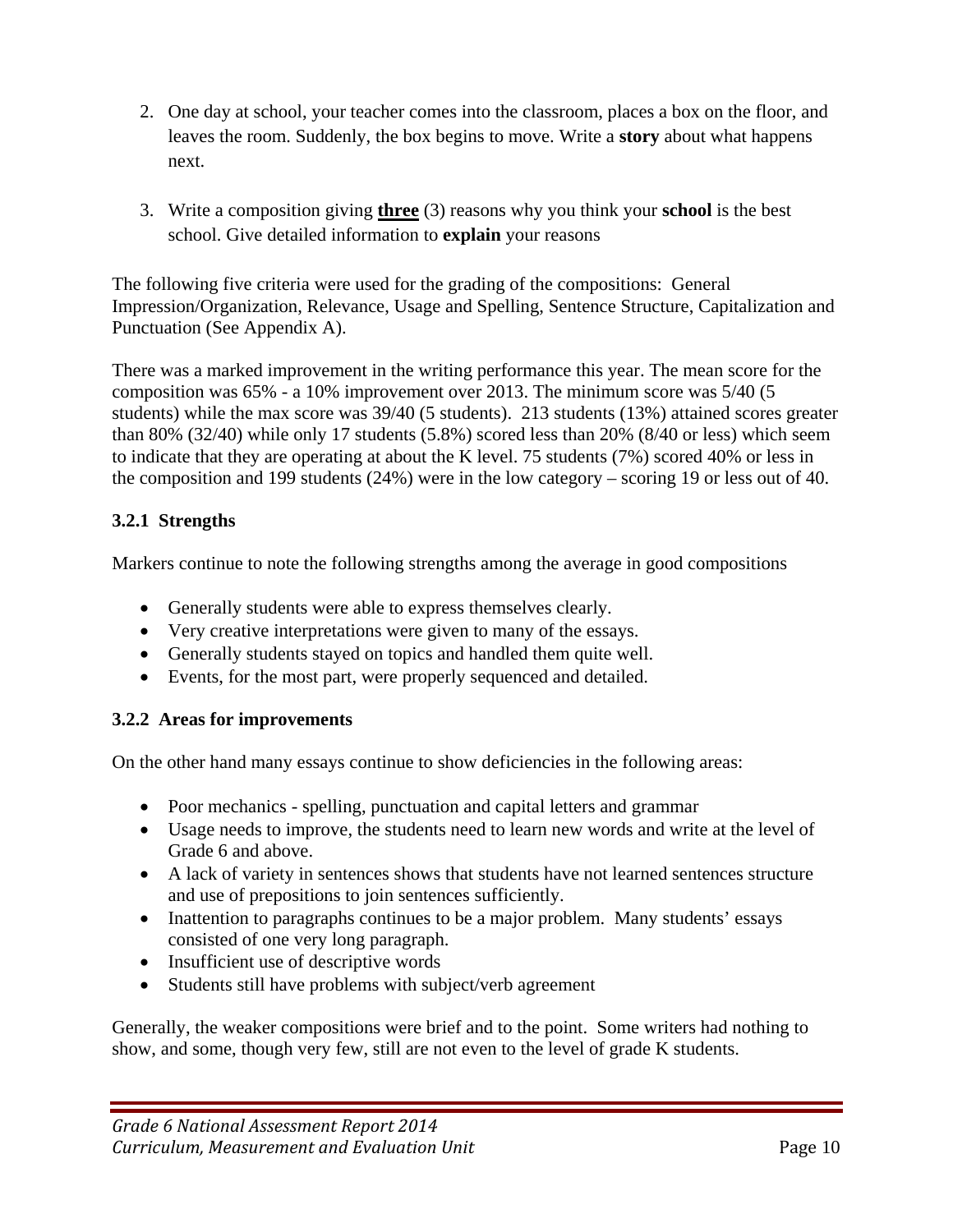## **3.3 Recommendations for the teaching of writing**

The recommendations from previous years need to be reiterated.

- 1. **Encourage more oral work** public speaking, story telling etc. in the classroom. Provide many opportunities for students to write daily.
- 2. **Have students collect photos and write about it.**
- 3. **Encourage journal writing**
- 4. **Place more emphasis on organisation and relevance** reflect this emphasis when scoring written work.
- 5. **Encourage peer editing and assessment.**
- 6. **Encourage students to read more**, this should help them to model the language and style of a variety of authors.
- 7. **Give regular writing practice (at least twice a week).** Get students to write on a variety of topics using a variety of forms e.g. narrative, description, letter etc. Explain the meaning of key words such as describe, explain, imagine, write, tell etc
- 8. **Teach the basics** a good introduction, good follow up sentences and a good conclusion.
- 9. **Teach the writing process drafting** (key ideas and sequence), **writing**, **editing** and **rewriting**. In class award marks for drafts and rewrites. Let students read their efforts to the class and display the final products in the classroom.
- 10. **Let students write about what they like**.

Students must be made to read and write more and practise writing compositions of various types. Descriptive writing should allow students to make use of adjectives, and verb tenses in the context of the writing task. It is also very important that the students are encouraged to use the **Writing Process**.

## **3.4 Mathematics**

The national mean raw score in mathematics was 39 (out of 60) or 65%. Twenty one students scored less than 15 (25%) and 417 (39%) scored 45 (75%) or more. 165 students (16%) attained scores of 40% or less.

Students' knowledge and problem solving ability in the areas of **number concepts and operations, measurement, geometry and patterns, functions & algebra** were tested. Problem solving was incorporated into every section of the paper.

#### **3.4.1 Number concepts and operations**

This section included topics such as number concepts, operations, fractions and decimals. The average score for this section was 67%. 5 of the 29 questions were answered correctly by less than 50% of the students. Items 22, 23, 24, 26 and 27 were all answered incorrectly by more than half the respondents.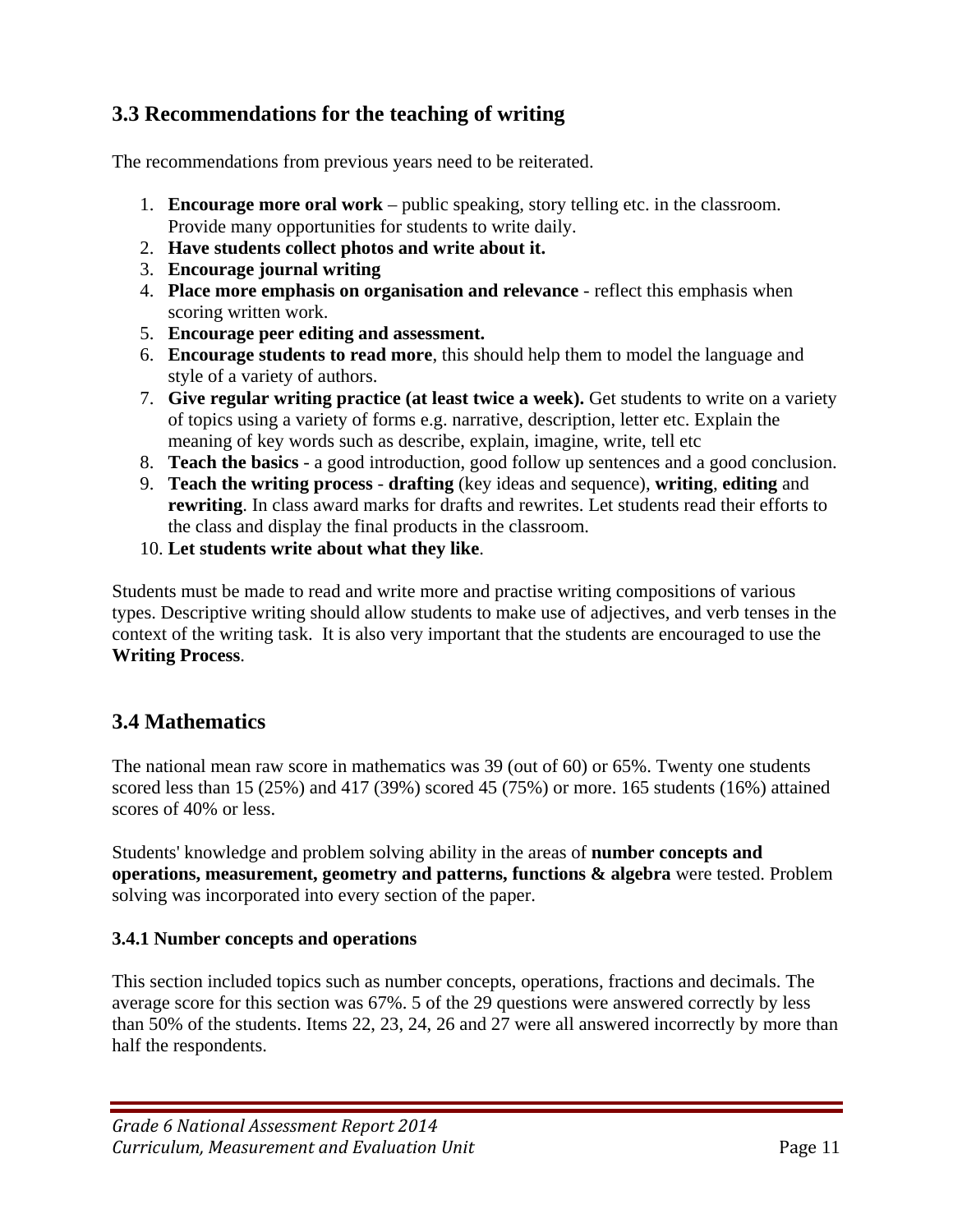| Item No. | <b>Item</b>                                                                                                                                    | <b>Percent Correct</b> |
|----------|------------------------------------------------------------------------------------------------------------------------------------------------|------------------------|
| $22\,$   | See attached test booklet                                                                                                                      | 48                     |
| 23       | See attached test booklet                                                                                                                      | 38                     |
| 24       | 3<br>$\frac{1}{4}$ written as a decimal is<br>3.4<br>A.                                                                                        | 38                     |
|          | 0.75<br><b>B.</b>                                                                                                                              |                        |
|          | C <sub>1</sub><br>0.34                                                                                                                         |                        |
|          | D.<br>$1\frac{1}{4}$                                                                                                                           |                        |
| 26       | 25.<br>Ed had 22 more marbles than Doug. Doug lost 8 of his<br>marbles at the playground. How many more marbles<br>does Ed have than Doug now? | 46                     |
|          | 14<br>A.<br><b>B.</b><br>16<br>$C$ .<br>22<br>30<br>D.                                                                                         |                        |
| 27       | See attached test booklet                                                                                                                      | 46                     |

#### **3.4.2 Measurement**

The average score in the area of measurement was 58%. This area posed the most difficulty to students. No question was answered correctly by more than 75% of the students. 3 questions - 36, 37 and 45 - were answered incorrectly by more than 50% of the students.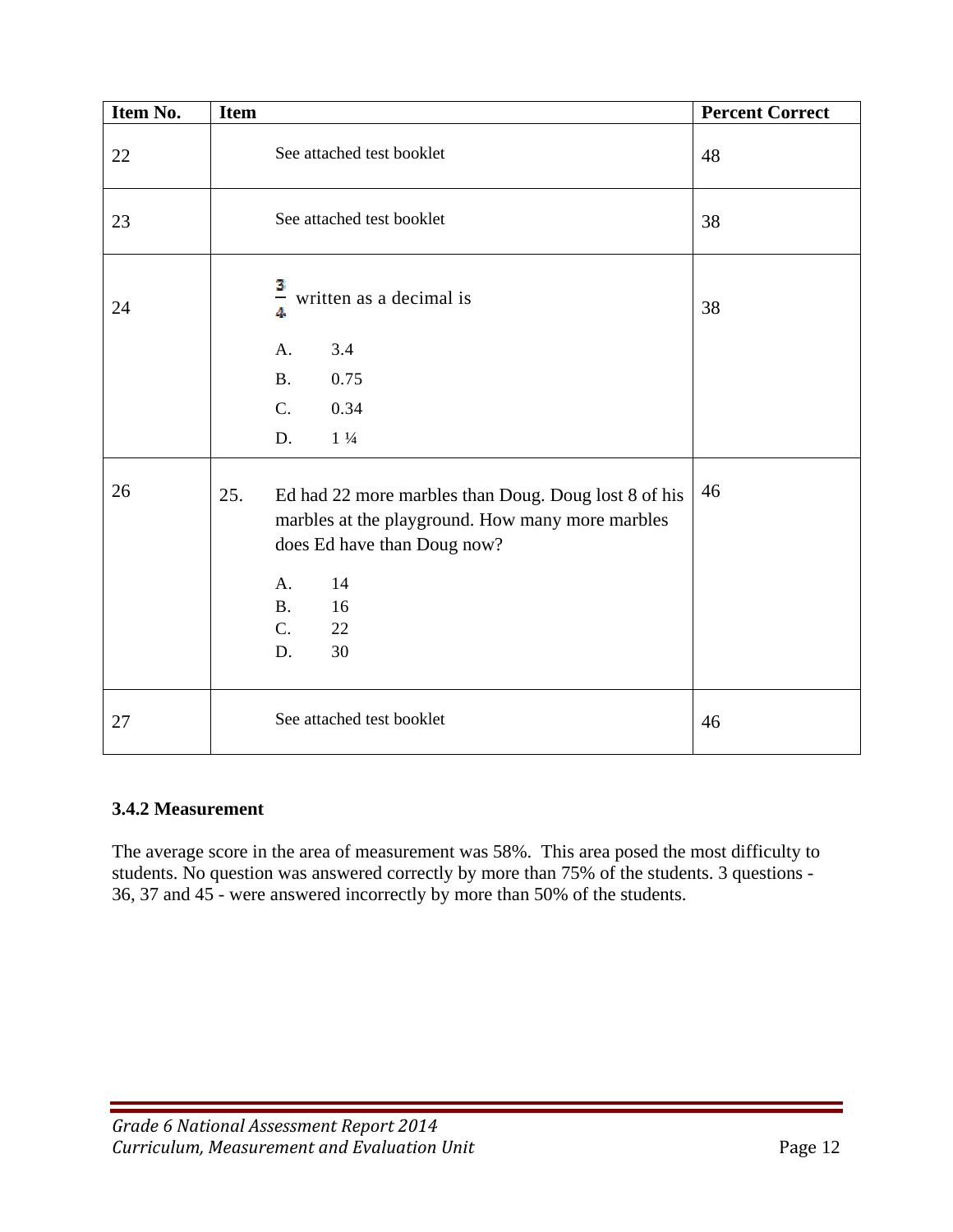| Item No. | <b>Item</b>                                                                                                           | Percent<br><b>Correct</b> |
|----------|-----------------------------------------------------------------------------------------------------------------------|---------------------------|
| 36       | The shape below can be divided into 3 identical triangles.                                                            | 49                        |
|          |                                                                                                                       |                           |
|          | If the area of the shaded part is $16 \text{ cm}^2$ , what is the area of the whole                                   |                           |
|          | shape?                                                                                                                |                           |
|          |                                                                                                                       |                           |
|          | $8 \text{ cm}^2$<br>A.                                                                                                |                           |
|          | $24 \text{ cm}^2$<br><b>B.</b>                                                                                        |                           |
|          | $32 \text{ cm}^2$<br>C.                                                                                               |                           |
|          | $48 \text{ cm}^2$<br>D.                                                                                               |                           |
| 37       | The floor of a rectangular school building is 100 metres by 120<br>metres. What is the <b>perimeter</b> of the floor? | 48                        |
|          | 220 metres<br>A.                                                                                                      |                           |
|          | 440 metres<br><b>B.</b>                                                                                               |                           |
|          | C.<br>1200 square metres                                                                                              |                           |
|          | D.<br>12,000 square metres                                                                                            |                           |
|          |                                                                                                                       |                           |
| 45       | See attached booklet                                                                                                  | 39                        |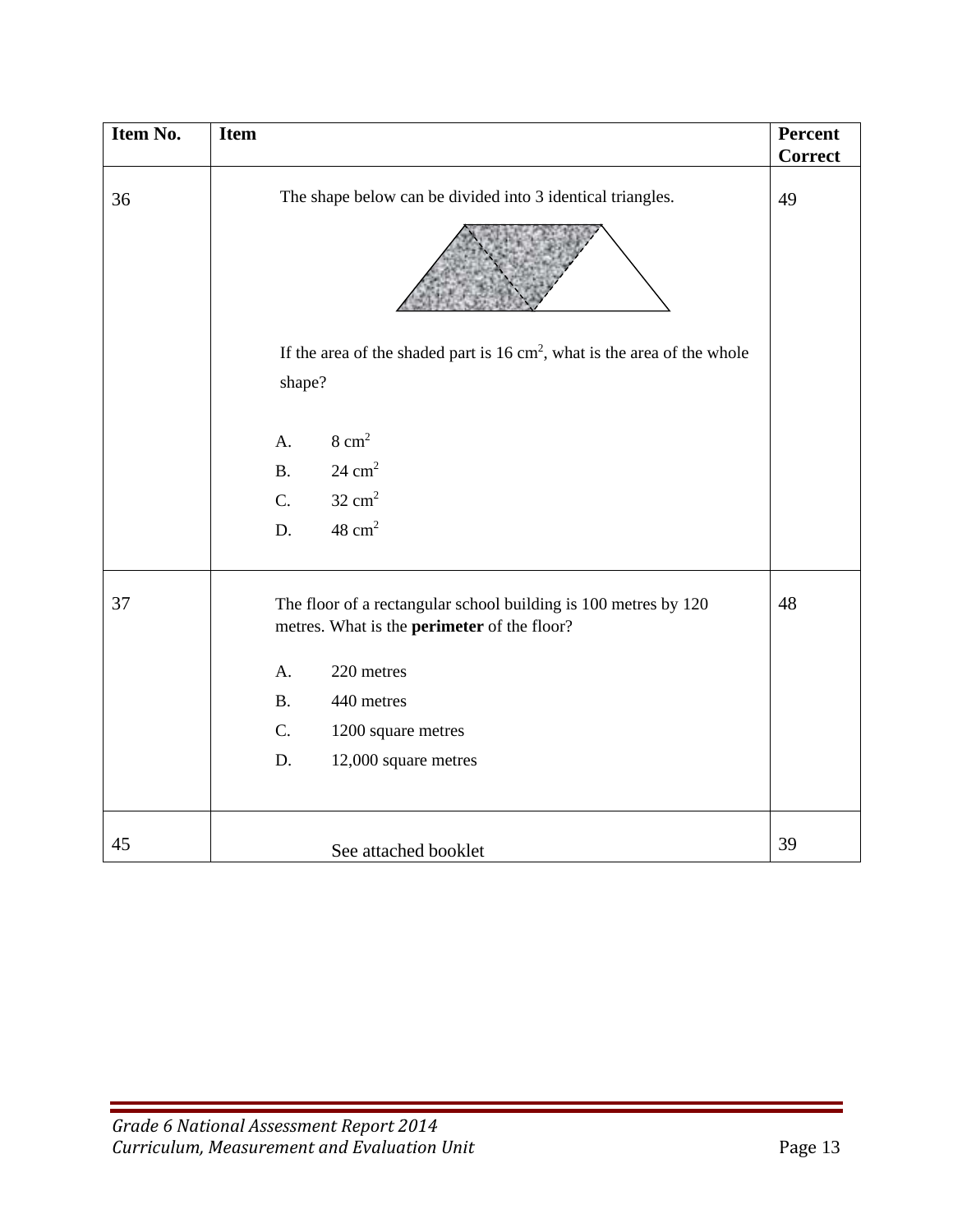#### **3.4.3 Statistics and data handling**

Students' continue to perform well in the area of Statistics and data handling. 71% of the students handled this section with relative ease. All the questions in this section was answered correctly by more than 55% of the students

#### **3.4.5 Patterns, Functions And Algebra**

There were four items in this section and only 60% were able to answer these questions with relative ease. This shows a slight improvement over 2013 (56%) One item (57) was answered correctly by only 36% of the students.

| <b>Item</b>     |                                         | Percent<br><b>Correct</b>                                                                                                      |
|-----------------|-----------------------------------------|--------------------------------------------------------------------------------------------------------------------------------|
|                 | $1, 3, 9, 27, \underline{\hspace{1cm}}$ | 36                                                                                                                             |
| A.<br><b>B.</b> | 36<br>54                                |                                                                                                                                |
| $\mathbf{C}$ .  | 81                                      |                                                                                                                                |
|                 | D.                                      | Sheila started the pattern shown below<br>If the pattern continues as shown, what is the next number in the<br>pattern?<br>108 |

## **3.5 Science**

The national mean raw score in science was 36 or 72%. This represents a 5% increase over 2013 (67%)*.* Eighty-seven students 7.5% of the entrants scored 20 or less and 26% scored 40 (80%) or more. Only two questions (25 and 26) were answered incorrectly by more than 50% of the candidates.The paper was divided into the four sub-areas of life processes, earth & space and the physical sciences and agriculture.

#### **3.5.1 Life Processes**

The average for this section was 77%.

#### **3.5.2 Earth and Space,**

The average for this section was 75%. Two of the 10 questions (25and 26) were answered correctly by less than 50% of the respondents.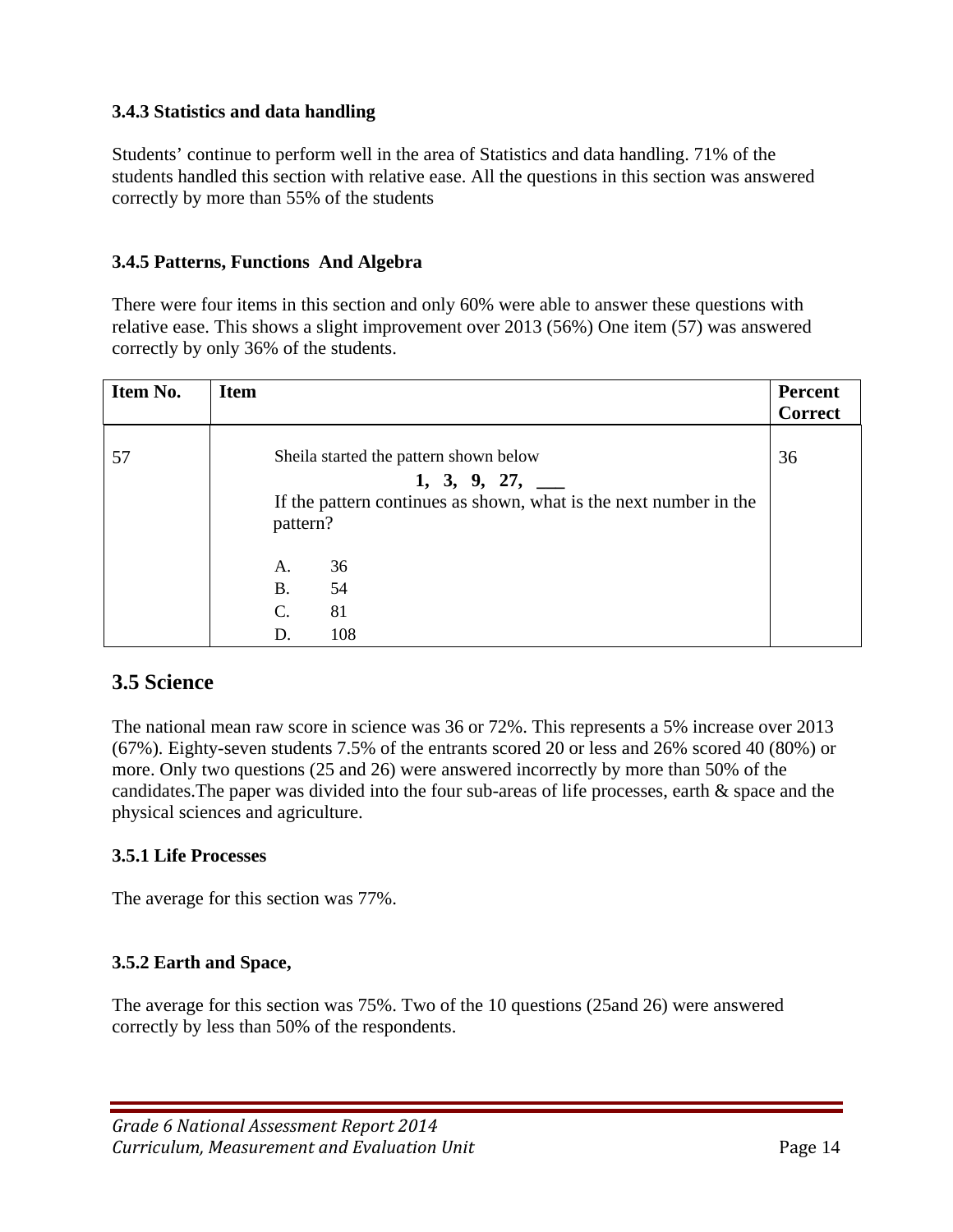| Item No. | <b>Item</b>                                                                                                                | % Correct |
|----------|----------------------------------------------------------------------------------------------------------------------------|-----------|
|          | What happens to water during the <b>condensation</b> stage in the water<br>cycle?                                          |           |
| 25       |                                                                                                                            | 38        |
|          | Water changes from solid to liquid state.<br>А.                                                                            |           |
|          | <b>B.</b><br>Water changes to vapor and rise to the clouds.                                                                |           |
|          | C.<br>Water vapour changes to liquid droplets and fall as rain.                                                            |           |
|          | Water vapour changes into liquid droplets and form clouds.<br>D.                                                           |           |
| 26       | Students collected pond water in a small container. Which is<br>the best unit for measuring the volume of water collected? | 48        |
|          | grammes<br>A.                                                                                                              |           |
|          | В.<br>metres                                                                                                               |           |
|          | Cubic meters                                                                                                               |           |
|          | Cubic centimetres                                                                                                          |           |

### **3.5.3 Physical Sciences**

This average on this section was 68%. four of the questions proved to be a bit challenging for the students. Items 28, 29, 34 and 41 were answered incorrectly by more than 50% of the candidates.

#### **3.5.4 Agriculture**

Students performance in this section continues to improve. 69% of the students handled this section with relative ease. All items in this section were answered correctly by over 55% of the students.

It should be reiterated that children learn best by doing and so, principals should encourage that students engage in hands on activities for science. Schools should promote inquiry based learning where students are encouraged to discover for themselves and work in collaborative groups.

## **3.6 Social Sciences**

The national mean raw score on the Social Sciences paper was also 36 or 72%. 4% of the entrants scored 20 or less (40% or less) and 37% scored 40 (80%) or more. The four major strands were assessed –civic ideals and practices, people and places, resources, and social issues and change.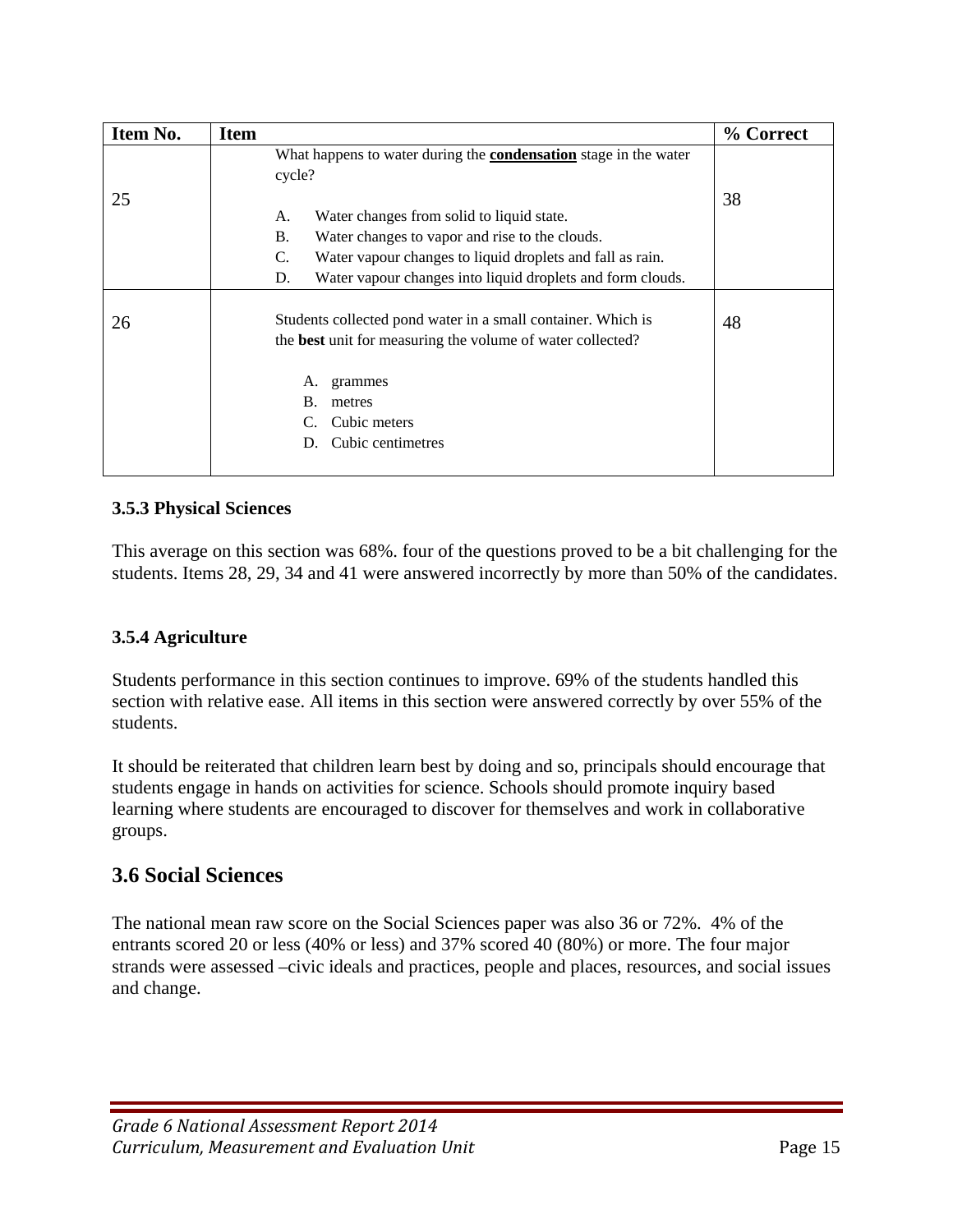#### **3.6.1 Civic Ideas and Practices**

The average for this section was 69%. Three items in this section were answered incorrectly by over 60% of the respondents. 43% of the students were able to answer item 12 correctly. Only 32% were able to give the correct response to item 16 and 46 to item 17.

| Item No. | <b>Item</b>                                                                  | <b>Percent</b> |
|----------|------------------------------------------------------------------------------|----------------|
|          |                                                                              | <b>Correct</b> |
| 12       | Which of these would be an example of a cooperative?                         | 43             |
|          | A bank set up in a poor village.<br>А.                                       |                |
|          | A set of young people in a football club.<br><b>B.</b>                       |                |
|          | A bank giving out loans to people to build houses.<br>$C_{\cdot}$            |                |
|          | A group of fishermen working together to catch and sell their<br>D.<br>fish. |                |
| 16       | Which of these two islands are members of both the OECS and<br>CARICOM?      | 32             |
|          |                                                                              |                |
|          | St. Lucia and St. Vincent<br>A <sub>1</sub>                                  |                |
|          | <b>B.</b><br><b>St. Kitts and Barbados</b>                                   |                |
|          | $C$ .<br>Antigua and Jamaica                                                 |                |
|          | Trinidad and Dominica<br>D.                                                  |                |
| 17       | C.S.M.E means                                                                | 46             |
|          | A <sub>1</sub><br>Commonwealth States Market and Economy                     |                |
|          | <b>CARICOM Single Market and Economy</b><br><b>B.</b>                        |                |
|          | Common Single Market and Economy<br>$C_{\cdot}$                              |                |
|          | <b>CARICOM Single Market and Enterprise</b><br>D.                            |                |
|          |                                                                              |                |

#### **3.6.2 Location, People and Places**

The average for this section of the paper was 74%.

#### **3.6.3 Resources**

This section appeared to be the easiest for students. 76% of the students were able to answer the 12 questions with relative ease. Only item 30 was answered incorrectly bt less than 50% of the students.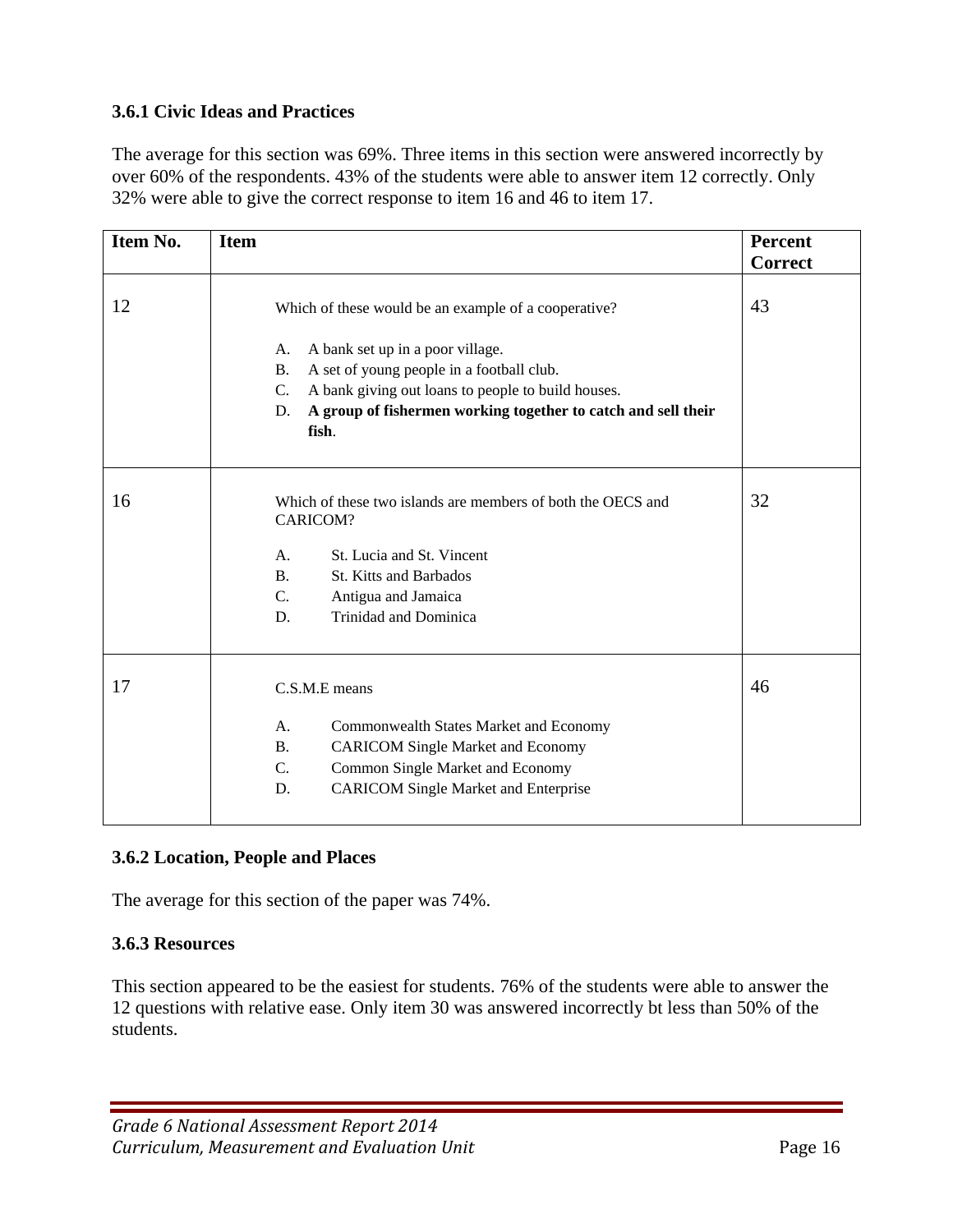| Item No. | <b>Item</b>                                                              | <b>Percent</b><br><b>Correct</b> |
|----------|--------------------------------------------------------------------------|----------------------------------|
| 30       | Mrs. Joseph <b>IS NOT</b> a civil servant. What work could she be doing? | 37                               |
|          | А.<br>a nurse.                                                           |                                  |
|          | Β.<br>an insurance agent.                                                |                                  |
|          | working at the government headquarters.<br>C.                            |                                  |
|          | D.<br>a teacher at the Massacre Primary School.                          |                                  |
|          |                                                                          |                                  |

#### **3.6.4 Social Issues and Change**

This section of the paper proved to be the least challenging.74% of the students were able to answer this section correctly. All of the questions were answered correctly by more than half the students.

It should be noted that 38% of the test was based on Dominica while 40 % was general knowledge. 16% was based on the region while 6% was based on the wider world.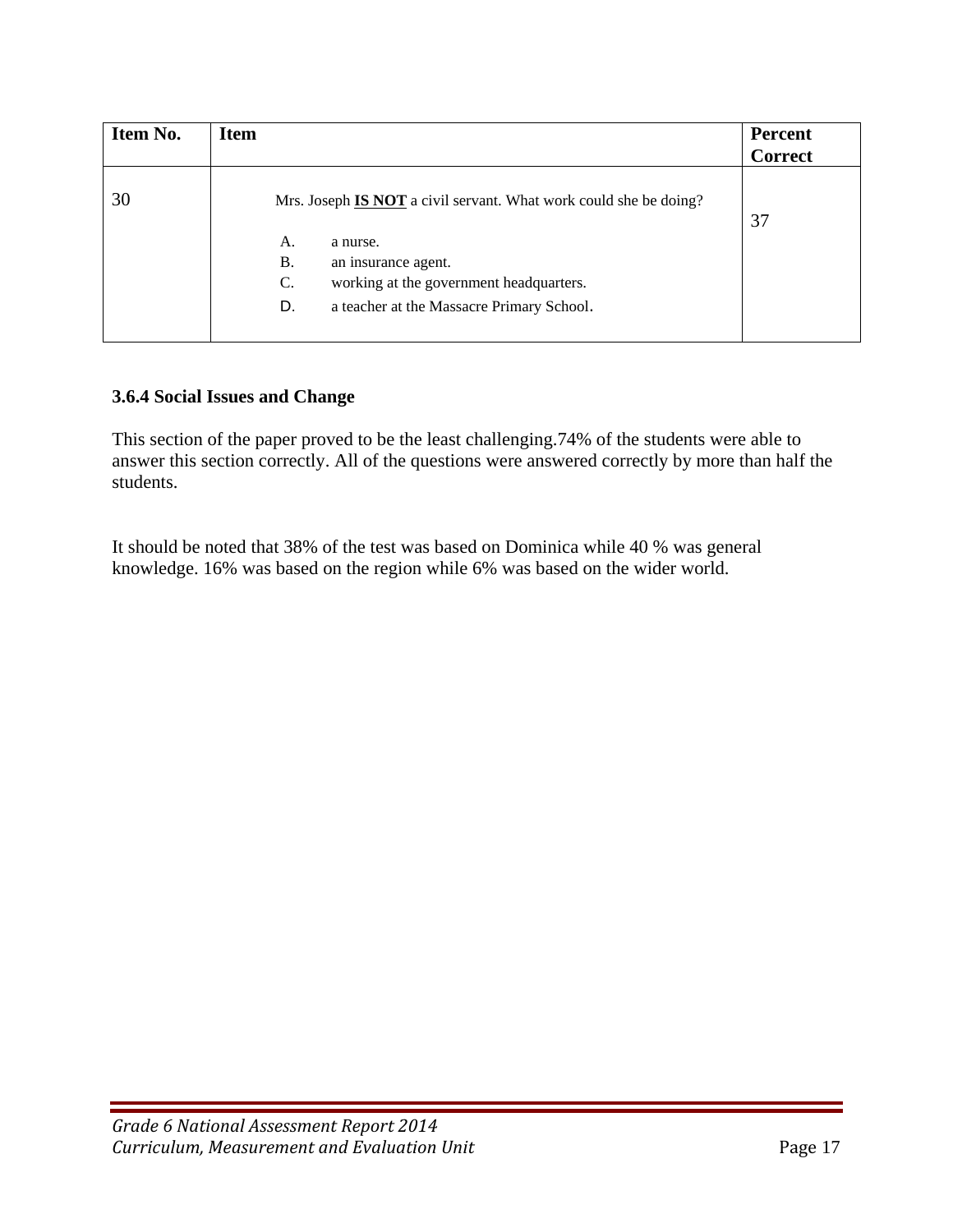# **Appendices**

# **Appendix A**

## **Standarized scores**

|              | <b>Number</b> | LA1 Std | LA2 Std | LA std  | MA std   | <b>SCIstd</b> | SOC std | <b>Totals</b> |
|--------------|---------------|---------|---------|---------|----------|---------------|---------|---------------|
| West         | 502           | 103.43  | 103.2   | 103.62  | 102.71   | 103.39        | 103.44  | 619.79        |
| South        | 170           | 97.29   | 98.74   | 97.69   | 99.01    | 97.48         | 96.9    | 587.11        |
| East         | 141           | 96.53   | 98.65   | 97.17   | 96.78    | 96.31         | 95.52   | 580.96        |
| <b>North</b> | 243           | 96.65   | 95.02   | 95.77   | 97.017   | 97.1          | 97.18   | 578.737       |
| <b>ALL</b>   | 1056          | 98.475  | 98.9025 | 98.5625 | 98.87925 | 98.57         | 98.26   | 591.649       |

### **Mean Standardized scores by District**

## **Standardized scores Boys V girls**

|                    | <b>Language Arts</b> |             | <b>Mathematics</b> |             | <b>Science</b> |             | <b>Social Science</b> |             | <b>ALL</b> |             |
|--------------------|----------------------|-------------|--------------------|-------------|----------------|-------------|-----------------------|-------------|------------|-------------|
|                    | <b>Girls</b>         | <b>Boys</b> | <b>Girls</b>       | <b>Boys</b> | <b>Girls</b>   | <b>Boys</b> | <b>Girls</b>          | <b>Boys</b> | Girls      | <b>Boys</b> |
| <b>CBSS</b>        | 103                  | 88          | 100                | 91          | 99             | 90          | 98                    | 89          | 100        | 90          |
| <b>ITSS</b>        | 105                  | 96          | 100                | 100         | 101            | 102         | 101                   | 100         | 102        | 99          |
| <b>NECS</b>        | 101                  | 88          | 101                | 95          | 99             | 93          | 98                    | 92          | 100        | 92          |
| <b>PCSS</b>        | 103                  | 92          | 100                | 98          | 98             | 96          | 99                    | 97          | 100        | 96          |
| <b>PSS</b>         | 101                  | 94          | 98                 | 96          | 100            | 97          | 100                   | 99          | 100        | 96          |
| <b>ROSEAU</b>      | 106                  | 99          | 105                | 99          | 103            | 101         | 104                   | 100         | 105        | 100         |
| <b>Nat'l Means</b> | 103                  | 93          | 101                | 97          | 100            | 97          | 100                   | 96          | 101        | 96          |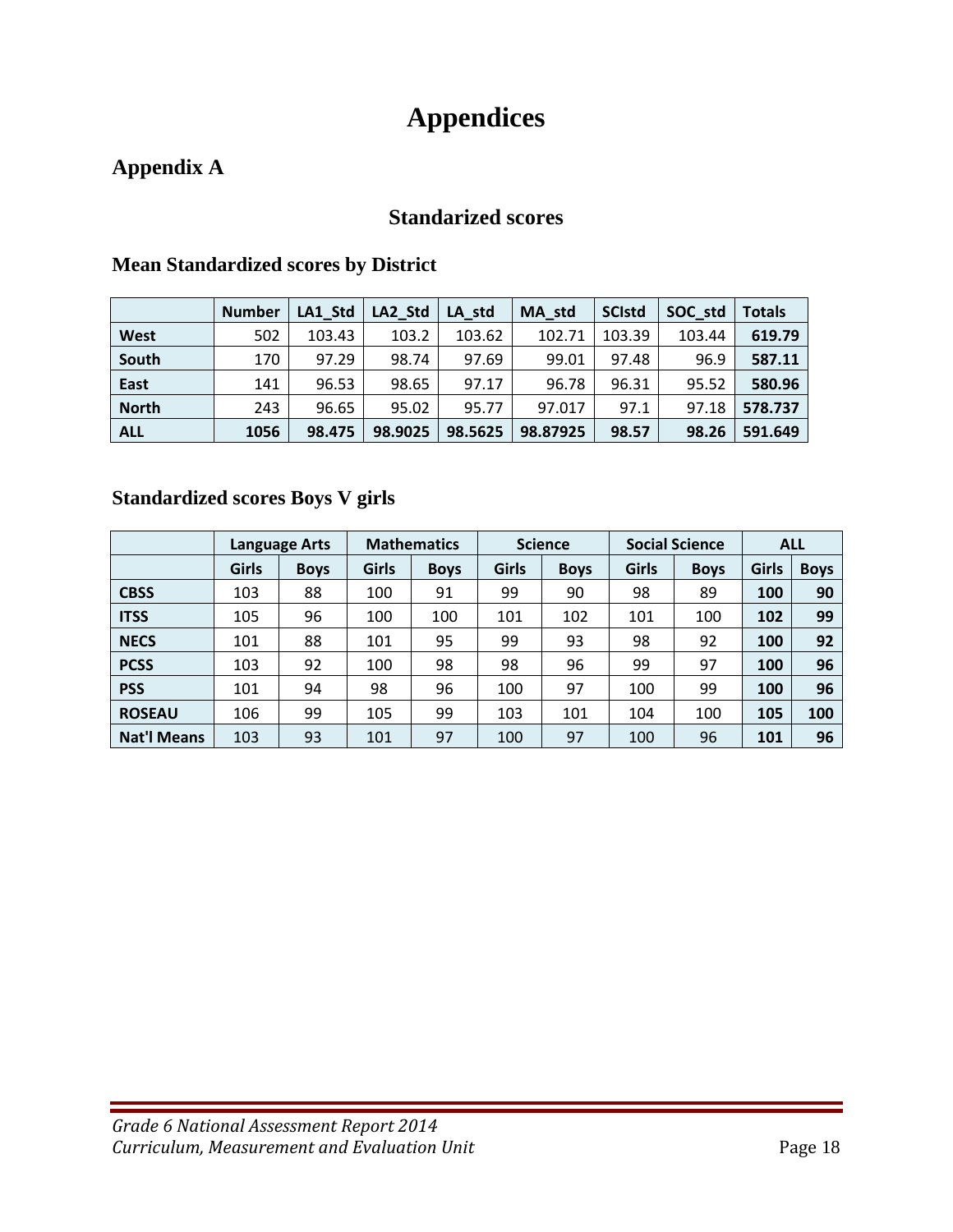# **Appendix B**

## **Grades received by students (District)**

# *Language Arts*

| <b>District</b>    | A  | B   | $\mathbf C$ | D   | E   | <b>Grand Total</b> |
|--------------------|----|-----|-------------|-----|-----|--------------------|
| East               | 6  | 30  | 66          | 17  | 22  | 141                |
| North              | 16 | 41  | 103         | 45  | 38  | 243                |
| South              | 10 | 29  | 86          | 27  | 18  | 170                |
| West               | 59 | 114 | 260         | 47  | 23  | 503                |
| <b>Grand Total</b> | 91 | 214 | 515         | 136 | 101 | 1057               |

## *Mathematics*

| <b>Row Labels</b>  | A   | в   | $\mathbf C$ | D   | E   | <b>Grand Total</b> |
|--------------------|-----|-----|-------------|-----|-----|--------------------|
| East               | 6   | 25  | 64          | 24  | 21  | 140                |
| North              | 19  | 38  | 109         | 36  | 40  | 242                |
| South              | 13  | 40  | 64          | 34  | 19  | 170                |
| West               | 63  | 126 | 210         | 57  | 47  | 503                |
| <b>Grand Total</b> | 101 | 229 | 447         | 151 | 127 | 1055               |

## *Science*

| <b>Row Labels</b>  | A  | B   |     | D   | E   | <b>Grand Total</b> |
|--------------------|----|-----|-----|-----|-----|--------------------|
| East               | 6  | 25  | 67  | 19  | 23  | 140                |
| North              | 13 | 50  | 115 | 24  | 39  | 241                |
| South              |    | 48  | 71  | 31  | 19  | 170                |
| West               | 45 | 161 | 223 | 47  | 27  | 503                |
| <b>Grand Total</b> | 65 | 284 | 476 | 121 | 108 | 1054               |

## *Social Science*

| <b>Row Labels</b>  | A  | B   | C   |     | E  | <b>Grand Total</b> |
|--------------------|----|-----|-----|-----|----|--------------------|
| East               |    | 24  | 78  | 19  | 20 | 141                |
| North              | 13 | 43  | 114 | 43  | 30 | 243                |
| South              | Q  | 16  | 102 | 24  | 19 | 170                |
| West               | 39 | 136 | 250 | 48  | 30 | 503                |
| <b>Grand Total</b> | 61 | 219 | 544 | 134 | 99 | 1057               |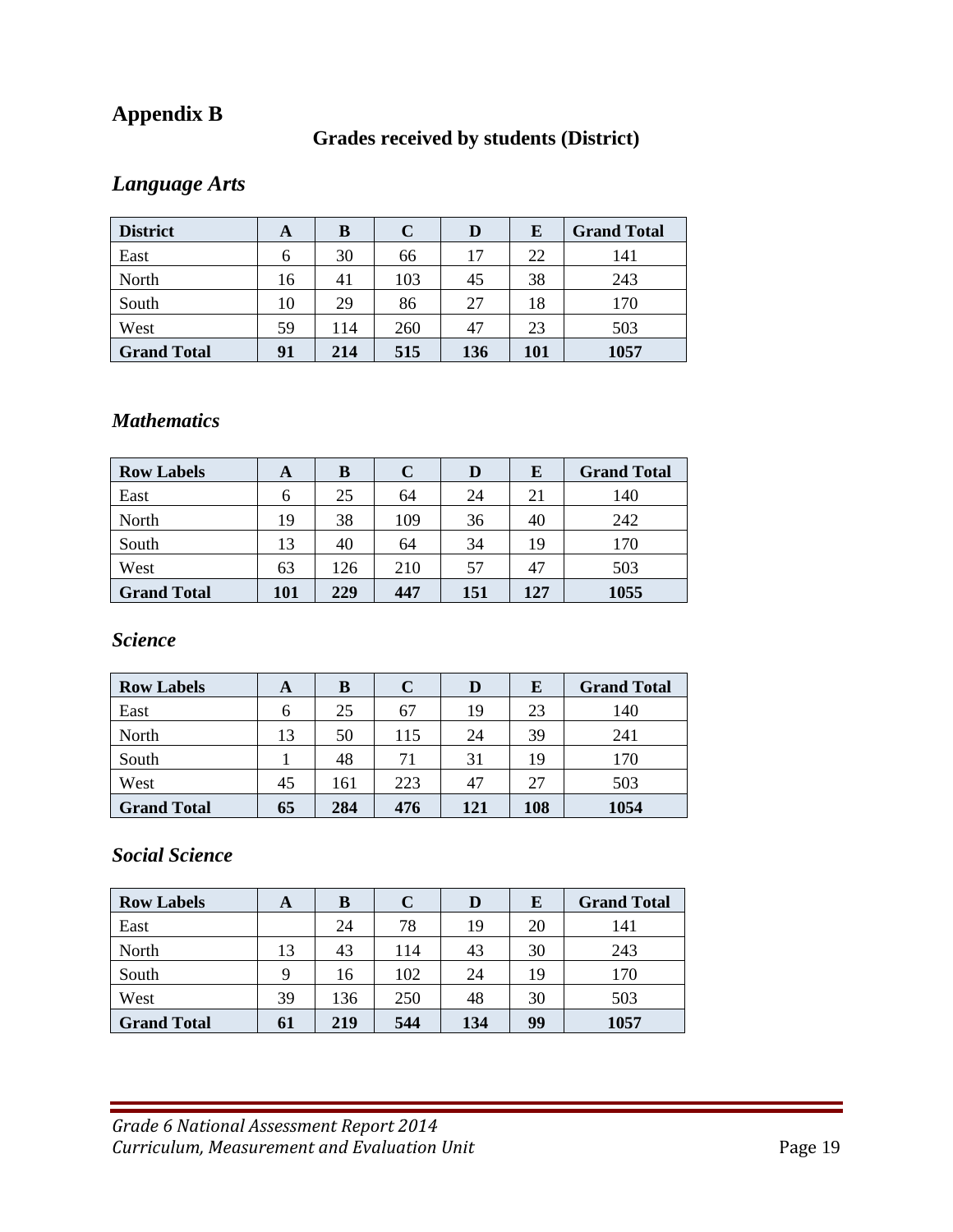## **Appendix C**

#### GRADE SIX NATIONAL ASSESSMENT 2013 **COMPOSITION MARKING SCHEME**

| <b>AREA</b>                                                                                  | <b>HIGH</b> | <b>MIDDLE</b> | LOW          |  |  |  |  |
|----------------------------------------------------------------------------------------------|-------------|---------------|--------------|--|--|--|--|
| Ideas/Organisation                                                                           | $8 - 10$    | $5 - 7$       | $1-4$        |  |  |  |  |
| Relevance to Topic                                                                           | $8-10$      | $5 - 7$       | $1-4$        |  |  |  |  |
| <b>Sentence Structure</b>                                                                    | $8 - 10$    | $5 - 7$       | $1-4$        |  |  |  |  |
| Usage and Spelling                                                                           | $4 - 5$     | $2 - 3$       | $\mathbf{1}$ |  |  |  |  |
| Capitalization and Punctuation                                                               | $4 - 5$     | $2 - 3$       | $\mathbf{1}$ |  |  |  |  |
| <b>TOTAL</b>                                                                                 | $35 - 40$   | $20 - 34$     | $5 - 19$     |  |  |  |  |
| <b>Minimum Score = 5</b> (mainly to indicate that student was registered or attempted exam.) |             |               |              |  |  |  |  |
|                                                                                              |             |               |              |  |  |  |  |
|                                                                                              |             |               |              |  |  |  |  |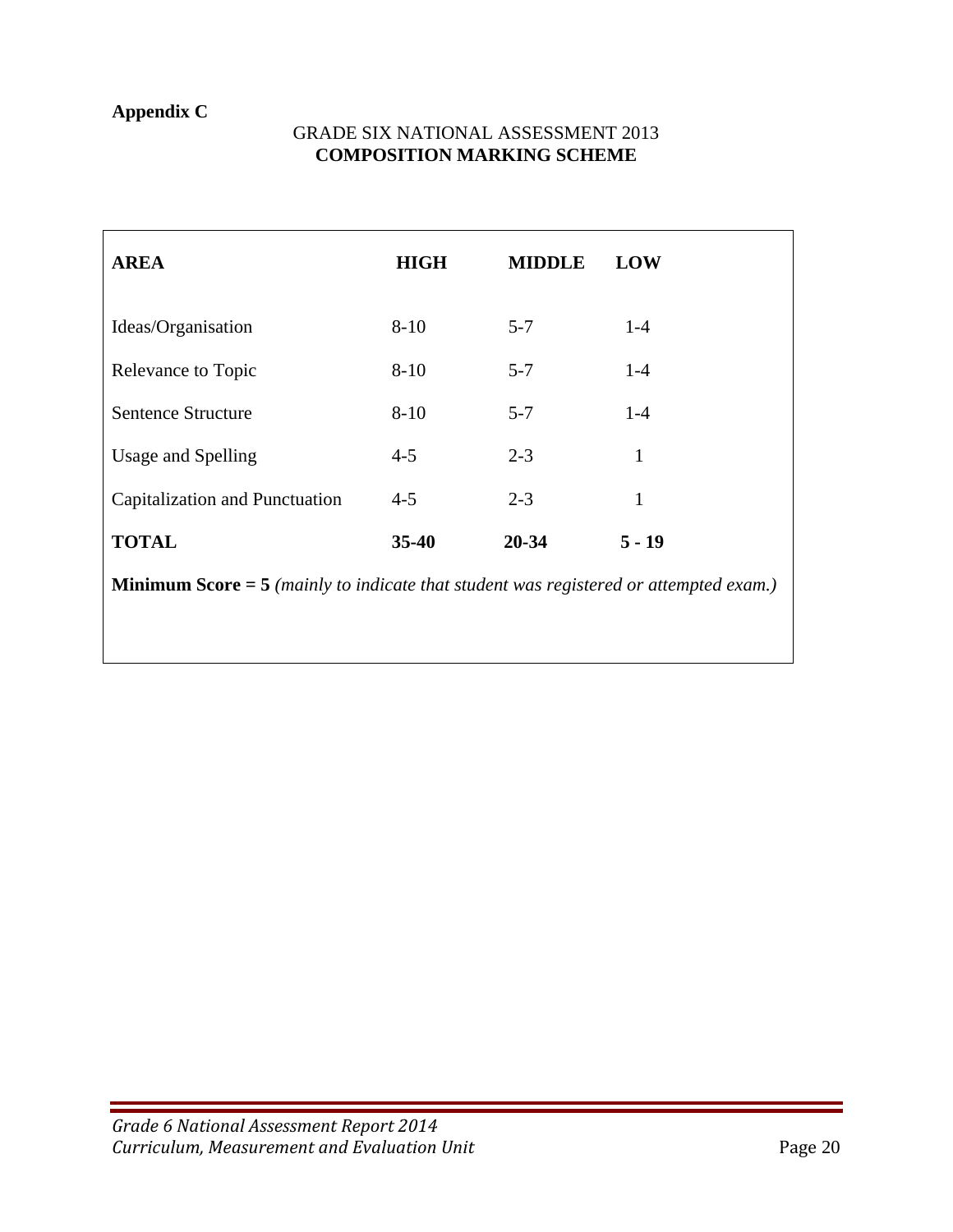#### **G6NA Composition: Marking Scheme Details**

#### **IDEAS/ORGANISATION**

- **HIGH** The opening is effective and catches the interest of the reader. There is no wandering, and organisation is clear and sequential. Content is adequately informative and reflects sound, logical details that support the main idea. Transitions clearly show how ideas are connected. The closing is effective and gives the reader the impression that the process is over, and there is an understandable conclusion. Anticipated questions are answered.
- **MIDDLE** There is a general introduction but the reader's interest is not captured. Few ideas given but content is not adequate enough to support main ideas. Transitions sometimes work but are unclear at other times. The reader is not provided with the necessary background and the reader is left with some questions. Sequence is unclear and there is little or no sense of closure.
- **LOW** The opening does not catch the attention of the reader. Necessary background is lacking. Connections between ideas are confusing or absent. The sequence is confusing and there is no sense of closure or completeness at the end of the composition. Information is limited or unclear or the length is not adequate for development.

#### **RELEVANCE TO TOPIC**

- **HIGH** Details and incidents relate to the topic and purpose of the composition. The purpose of the writing is reflected in the writers' arrangement of ideas. Narratives make the reader think about the writer's point of view.
- **MIDDLE** Details and incidents are not clearly related to the topic. The information in the essay is unnecessary and elements of the writing are unrelated to the topic.
- **LOW** Details and incidents are unrelated to the topic. Information given is completely irrelevant and leaves the reader unclear about the purpose of the composition.
- *A composition, which scores 1 on this scale, may not obtain a total score above 15 marks for the entire composition.*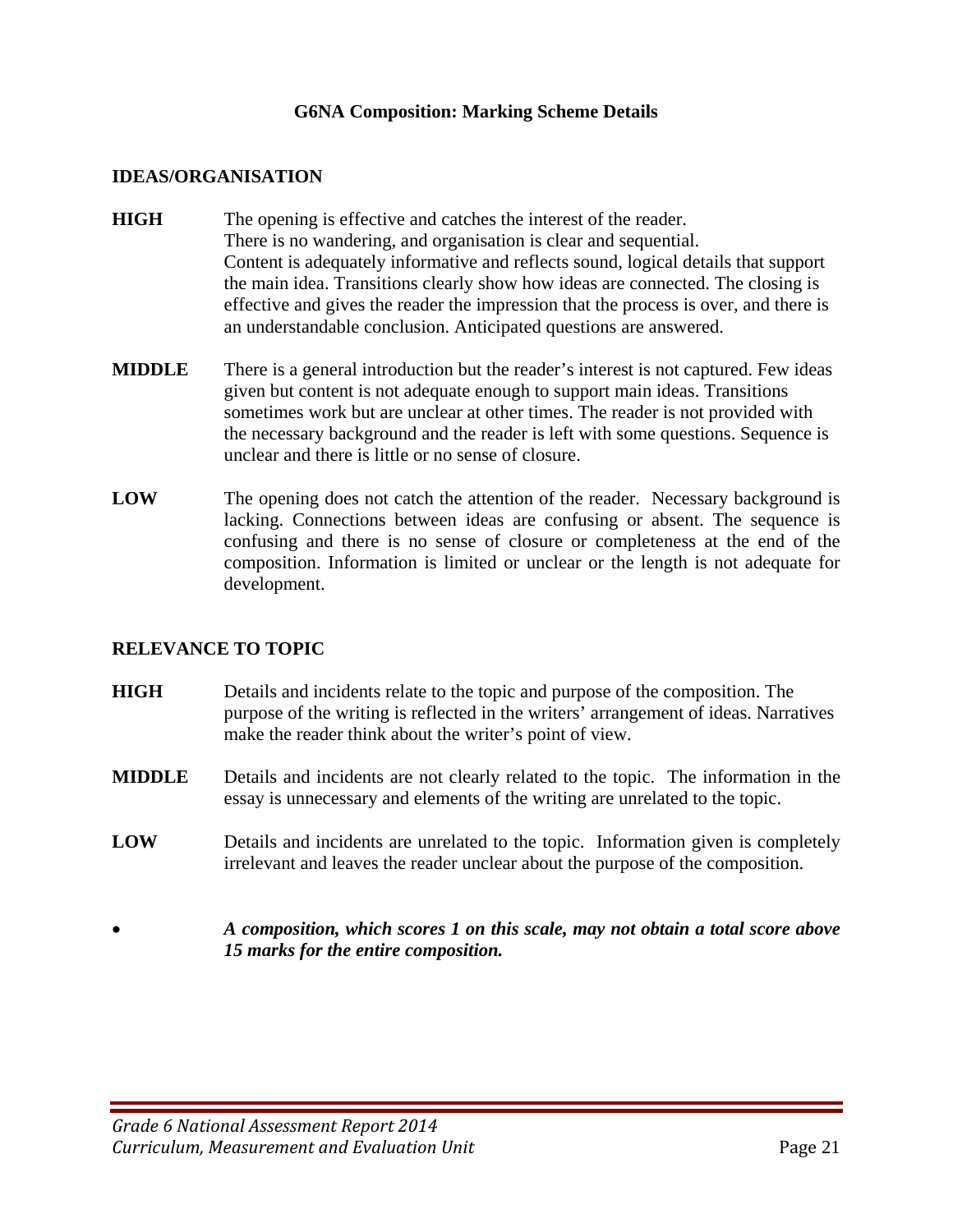#### **SENTENCE STRUCTURE**

- **HIGH** The writer displays interesting variety of structures which are effectively employed. Sentences are constructed in a way that enhances the meaning of the passage. Dialogue sounds natural. Beginnings are purposeful and varied.
- **MIDDLE** The writer displays an interesting variety of structures but these are at times clumsy or ambiguous. Sentences are usually constructed correctly. Some variety in beginnings attempted.
- **LOW** Structures are little more than simple sentences. They are repeated to the effect that the paper becomes boring or predictable. Sentences are choppy, incomplete or awkward. Many sentences begin the same way (*and, so, but, and then, because, etc.).*

#### **USAGE AND SPELLING**

- **HIGH** Words convey the meaning in a precise and natural way. Words used are specific and accurate and it is easy to understand what the writer means. Usage is appropriate and spelling attracts little or no attention. Error in spelling reflects meaningful guesses. Lively verbs and modifiers add depth to the writing.
- **MIDDLE** Words are adequate and correct. Verbs and modifiers add some depth to the writing. Usage efforts are few and do not detract from the impact of the composition. Spelling errors are few. Most guesses are reasonable and do not detract from the impact of the composition.
- **LOW** Writer has limited vocabulary. Errors in usage and spelling detract substantially from the readability and impression of the composition. The reader must stop and puzzle over words to figure out what they are or what the writer intended.

#### **CAPITALIZATION AND PUNCTUATION**

- **HIGH** In general, punctuation is accurate and used to make writing clear and readable. Consistent application of capitalization skills is present.
- **MIDDLE** Errors in capitalization and punctuation may be present but do not perceptibly detract from the clarity and readability of the paper.
- **LOW** Error in capitalization and punctuation substantially detract from the clarity and readability of the composition,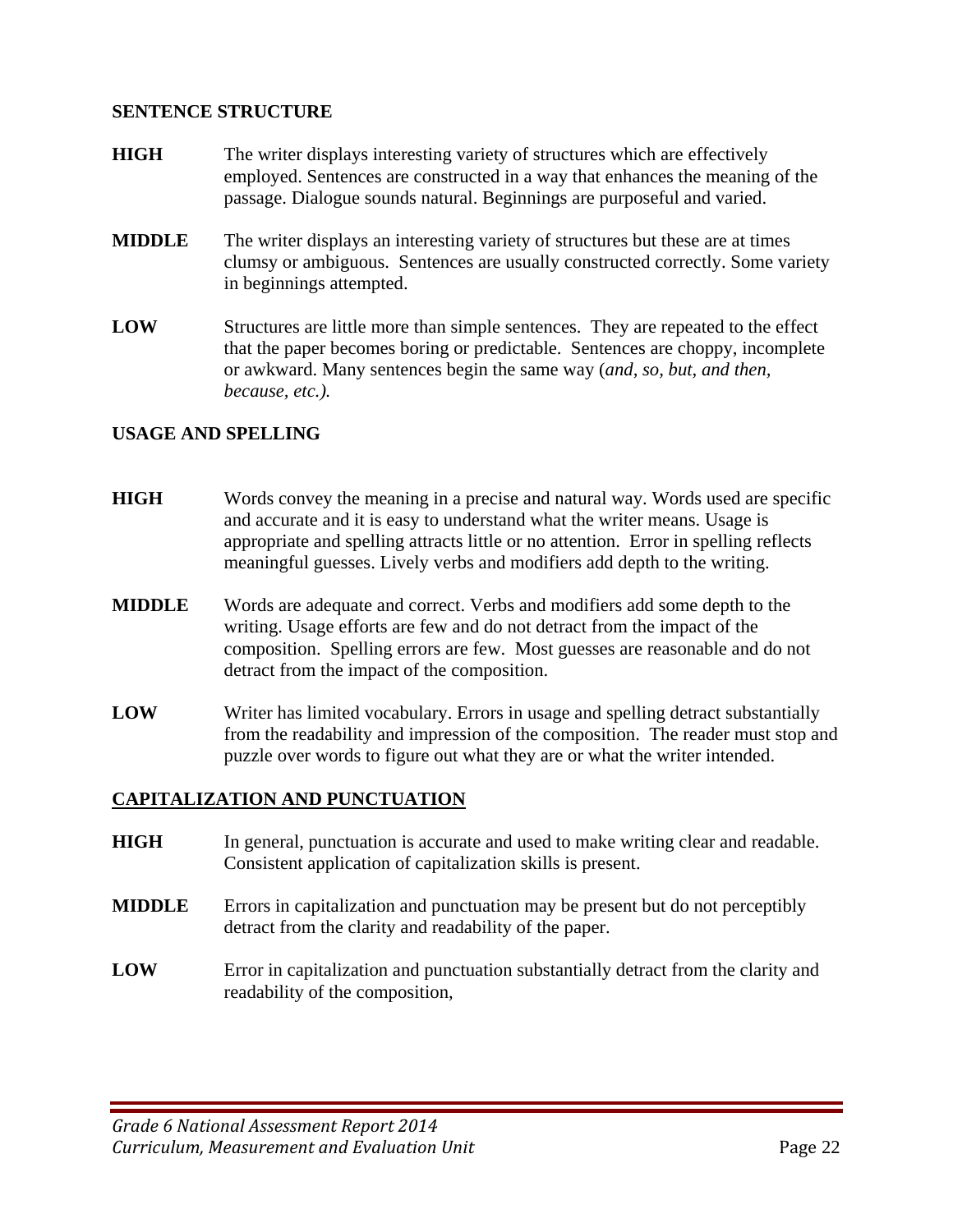# **Appendix D**

## **Subject Specifications**

## **Science Paper**

| <b>Topic</b>                  | The single T noted pupor consisting of so many<br><b>Subtopic</b> | Know | C U | <b>Reason</b> | <b>Total</b> | <b>Total</b> |
|-------------------------------|-------------------------------------------------------------------|------|-----|---------------|--------------|--------------|
| Life science                  | Living things in the<br>environment<br>Plants and animals         |      |     |               |              |              |
|                               | Adaptations of organisms                                          |      |     |               |              |              |
| <b>Earth and</b>              | Weather and climate                                               |      |     |               |              |              |
| space                         | Resources                                                         |      |     |               |              |              |
|                               | Solar system                                                      |      |     |               |              |              |
| <b>Physical</b>               | Energy                                                            |      |     |               |              |              |
| science                       | Forces                                                            |      |     |               |              |              |
|                               | Matter                                                            |      |     |               |              |              |
| <b>Agriculture</b><br>science | <b>Agricultural practices</b>                                     |      |     |               |              |              |
|                               | Crops                                                             |      |     |               |              |              |
|                               | Animals                                                           |      |     |               |              |              |
|                               |                                                                   |      |     |               |              |              |

A single 1 hour paper consisting of 50 multiple-choice items will be set.

*The content level categories were for the most part taken from the Primary Science Curriculum Guides for grades 5-7. Details of the specific objectives tested can also be found in these Curriculum Guides.* 

The **cognitive level categories** are:

**Knowledge** – recall of facts and procedures

**Conceptual understanding** – identifies, labels, gives examples and non examples for concepts; uses words, drawings, symbols etc. to represent ideas, concepts; demonstrates an understanding of principles, concepts and applies these to different situations; demonstrates skills of comparing, classifying, ordering, sequencing and measuring.

**Reasoning** – infers, predicts, interprets data and hypothesises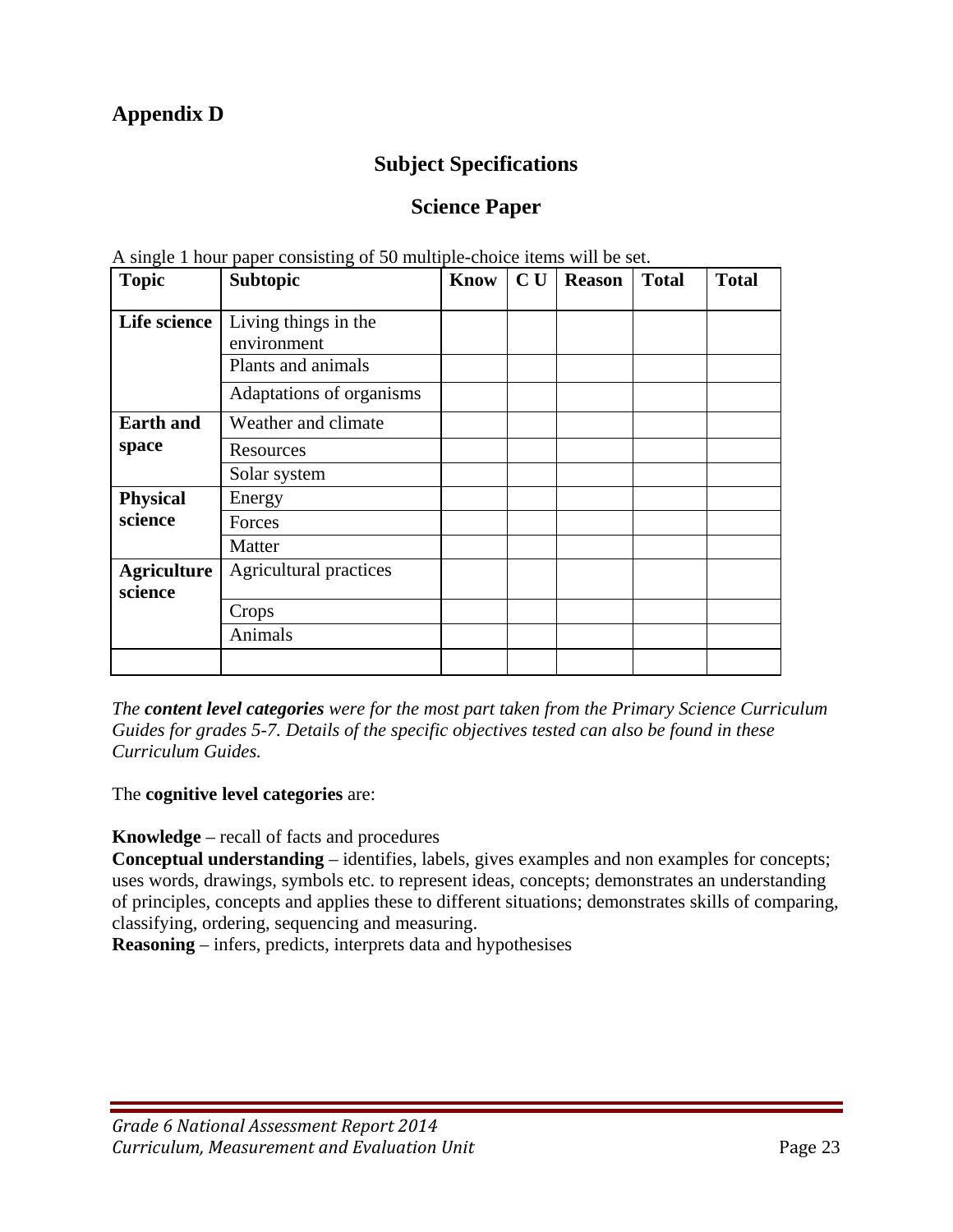## **Mathematics Paper**

| <b>Topic</b>                        |               | <b>Subtopic</b>         | Paper 1   | <b>Total</b>     |
|-------------------------------------|---------------|-------------------------|-----------|------------------|
|                                     |               |                         | # of Ques |                  |
| <b>Number</b>                       |               | Number concepts         | 6         |                  |
|                                     |               | Operations              | 17        | 29               |
|                                     |               | Fractions & decimals    | 6         |                  |
| <b>Geometry</b>                     |               | 3D shapes               | 2         |                  |
|                                     |               | 2D shapes               | 4         | 7                |
|                                     |               | Length                  |           |                  |
|                                     |               | Area                    |           |                  |
| <b>Measurement</b>                  | Selected from | Volume/capacity         |           |                  |
|                                     |               | <b>Mass</b>             | 15        | 15               |
|                                     |               | Time                    |           |                  |
|                                     |               | Money                   |           |                  |
|                                     |               | Data collection         | 1         |                  |
| <b>Statistics and data handling</b> |               | Data representation and | 5         | 5                |
|                                     |               | interpretation          |           |                  |
| Patterns, functions and algebra     |               |                         | 4         | $\boldsymbol{4}$ |
| <b>TOTALS</b>                       |               |                         | 60        | 60               |

One 75-minute paper consisting of 60 multiple-choice items will be set.

**Number concepts** will deal with concepts of place value, properties of numbers etc. as specified by objectives  $1.1 - 1.14$ .

**Computation** will deal with the four operations on whole numbers as specified by objectives 2.1  $-2.12$ 

**Measurement** will cover concepts of length, area, capacity/volume, mass, time and money as specified by objectives  $4.1.1 - 4.6.6$ .

**Geometry** will deal with concepts and properties of simple two and three-dimensional shapes as specified by objectives  $3.1 - 3.14$ .

**Fractions/decimals** – elementary concepts of fractions and decimals will be tested as specified by objectives 5.1- 5.14.

**Statistics** – interpretation of various common ways of representing data will be tested as specified by objectives  $6.1 - 6.4$ .

**Problem Solving** – solution of routine and non-routine problems using a variety of strategies as specified by objective 7.1.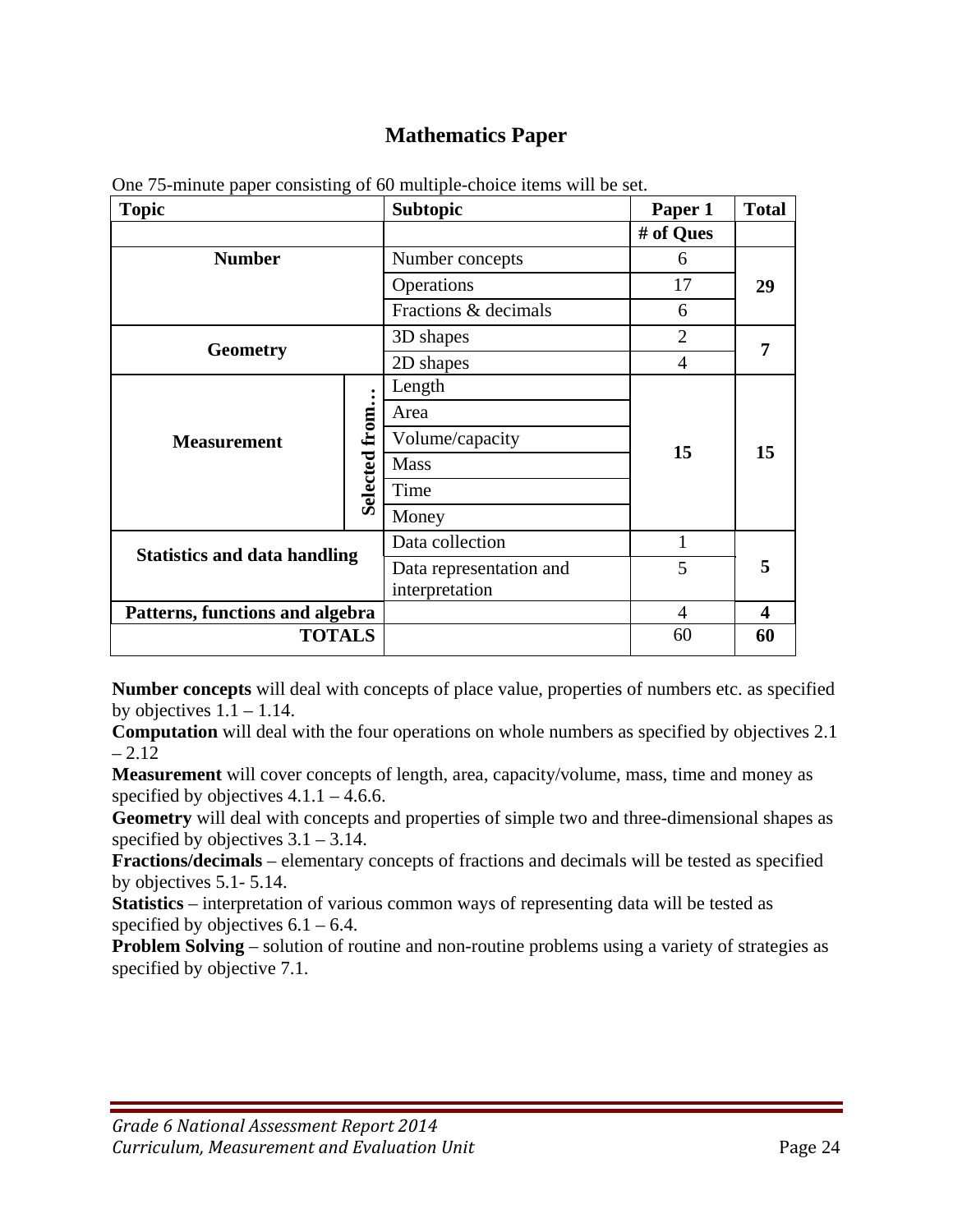## **Social Studies**

| <b>Topic</b>         | <b>Subtopic</b>     | $\mathbf K$ | <b>C.U.</b> | $\mathbf R$ | <b>Subtotal</b> | Grand        |
|----------------------|---------------------|-------------|-------------|-------------|-----------------|--------------|
|                      |                     |             |             |             |                 | <b>Total</b> |
| <b>Civic ideals</b>  | Patriotism          |             |             |             | 6               |              |
| and practices        | Cooperation         |             |             |             | $\overline{4}$  |              |
| (40%)                | Rights,             |             |             |             | 5               |              |
|                      | responsibilities &  |             |             |             |                 |              |
|                      | governance          |             |             |             |                 |              |
|                      | Groups              |             |             |             | 3               | 18           |
| Location,            | Location            |             |             |             | $\overline{4}$  |              |
| People and           | Physical earth,     |             |             |             | 3               |              |
| places $(20\%)$      | natural phenomena   |             |             |             |                 |              |
|                      | and climate         |             |             |             |                 |              |
|                      | People and origin   |             |             |             | 3               | 10           |
| <b>Resources</b>     | Types, uses,        |             |             |             | $\overline{4}$  |              |
| (20%)                | availability &      |             |             |             |                 |              |
|                      | allocation          |             |             |             |                 |              |
|                      | Conservation,       |             |             |             | $\overline{4}$  |              |
|                      | preservation of     |             |             |             |                 |              |
|                      | resources           |             |             |             |                 |              |
|                      | Economic activities |             |             |             | $\overline{4}$  | 12           |
| <b>Social Issues</b> | Social issues       |             |             |             | 5               |              |
| and change<br>(20%)  | Social change       |             |             |             | 5               | 10           |
|                      |                     | 14          | 21          | 15          | 50              | 50           |

A single 1 hour paper consisting of 50 multiple-choice items will be set.

For questions that pertain to countries, landmasses or bodies of water, about 20% will concern Dominica, 60% the Caribbean and 20% the world.

Teachers are advised to consult the new Social Studies Curriculum Guides for examples of the objectives to be tested (the sub- topic headings have been taken from these Guides). *Objectives tested will emphasize those from the new Grade 6 Guide and work that was done previously in grades 3- 5.*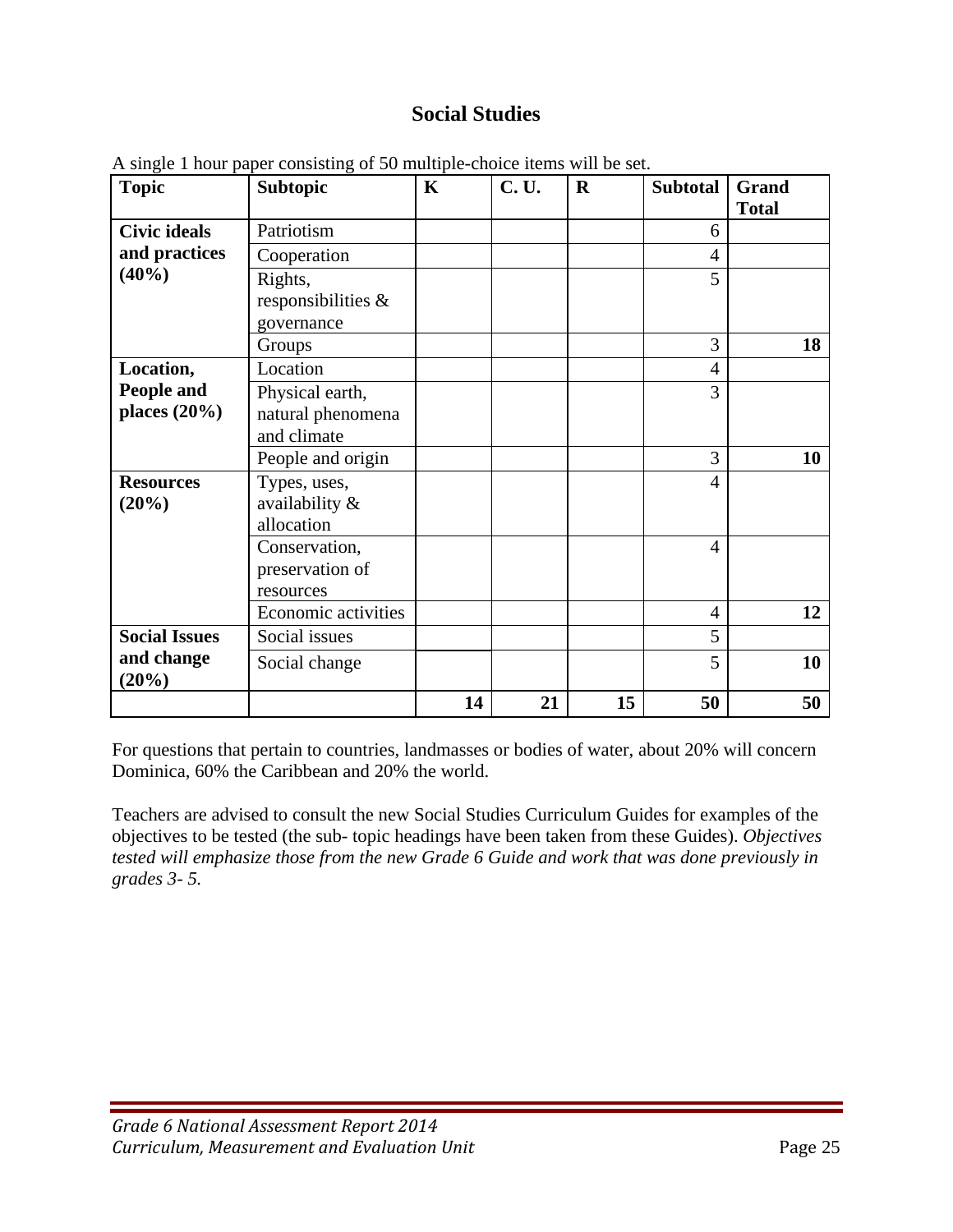## **Language Arts Paper**

A one hour 60 item multiple-choice paper dealing with English mechanics and comprehension will be set. Students will be given a further 40 minutes to write a composition. This written composition will be worth 40% of the total score.

| <b>TOPIC</b>        | <b>TOTAL</b> |
|---------------------|--------------|
| Composition         | 40           |
| Usage/grammar       | 10           |
| <b>Vocabulary</b>   | 10           |
| <b>Study skills</b> |              |
| <b>Spelling</b>     | 10           |
| Comprehension       | 23           |
| <b>TOTALS</b>       | 100          |

Only areas of the Language Arts curriculum that can be assessed by pencil and paper methods will be tested. The composition will be assessed using the following criteria:

 General impression/organisation Relevance to topic Sentence structure Usage and spelling Capitalisation and punctuation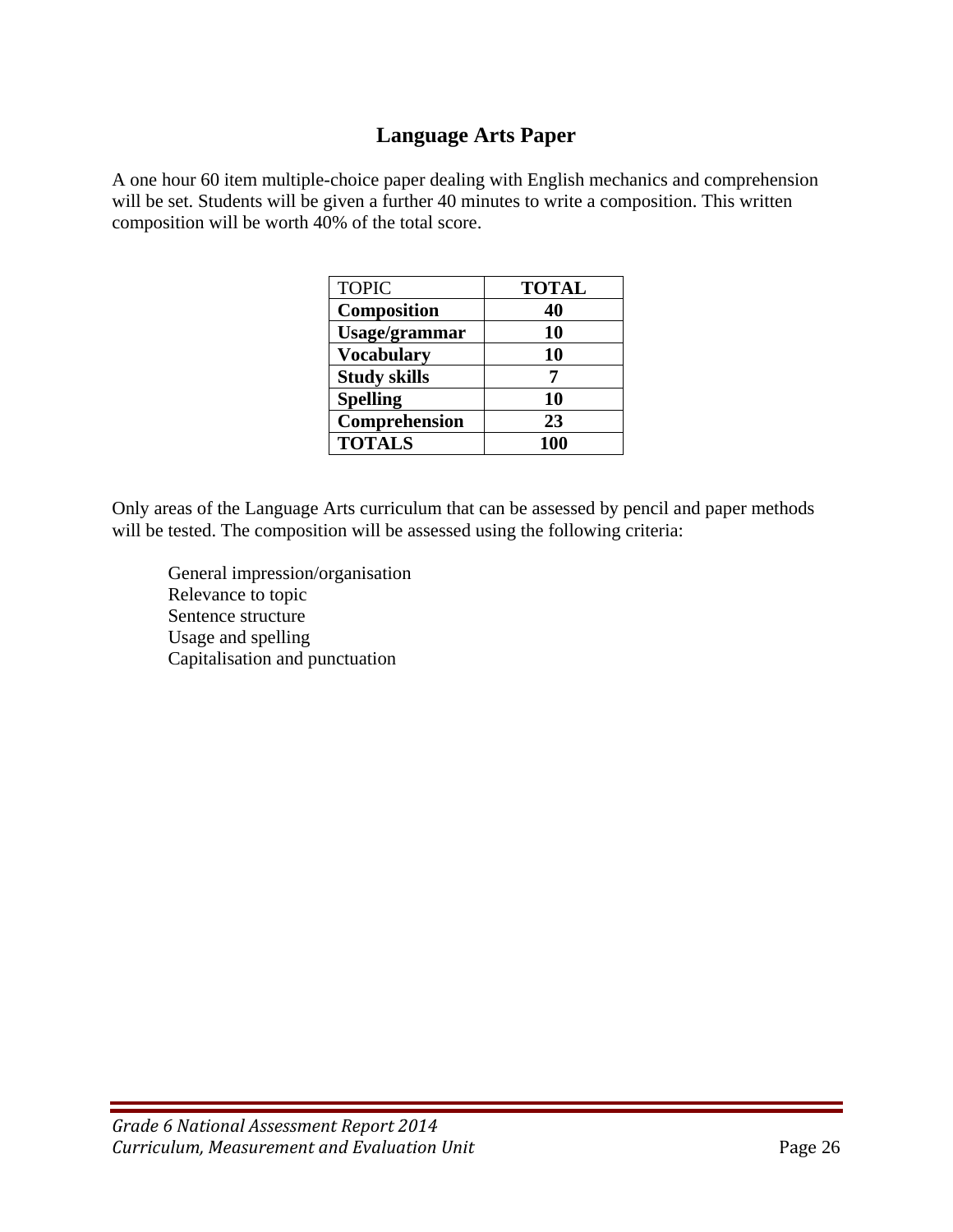# **Appendix E**

| Item           |             |               |         |                       |
|----------------|-------------|---------------|---------|-----------------------|
| Number         | Mathematics | Language Arts | Science | <b>Social Studies</b> |
| $\mathbf{1}$   |             |               |         |                       |
| $\overline{2}$ |             |               |         |                       |
| 3              |             |               |         |                       |
| $\pmb{4}$      |             |               |         |                       |
| 5              |             |               |         |                       |
| 6              |             |               |         |                       |
| 7              |             |               |         |                       |
| 8              |             |               |         |                       |
| 9              |             |               |         |                       |
| 10             |             |               |         |                       |
| 11             |             |               |         |                       |
| 12             |             |               |         |                       |
| 13             |             |               |         |                       |
| $14\,$         |             |               |         |                       |
| 15             |             |               |         |                       |
| 16             |             |               |         |                       |
| 17             |             |               |         |                       |
| 18             |             |               |         |                       |
| 19             |             |               |         |                       |
| 20             |             |               |         |                       |
| 21             |             |               |         |                       |
| 22             |             |               |         |                       |
| 23             |             |               |         |                       |
| 24             |             |               |         |                       |
| 25             |             |               |         |                       |
| 26             |             |               |         |                       |
| 27             |             |               |         |                       |
| 28             |             |               |         |                       |
| 29             |             |               |         |                       |
| 30             |             |               |         |                       |
| 31             |             |               |         |                       |
| 32             |             |               |         |                       |
| 33             |             |               |         |                       |
| 34             |             |               |         |                       |

## **Answer Keys - G6NA 2014 Multiple Choice Papers**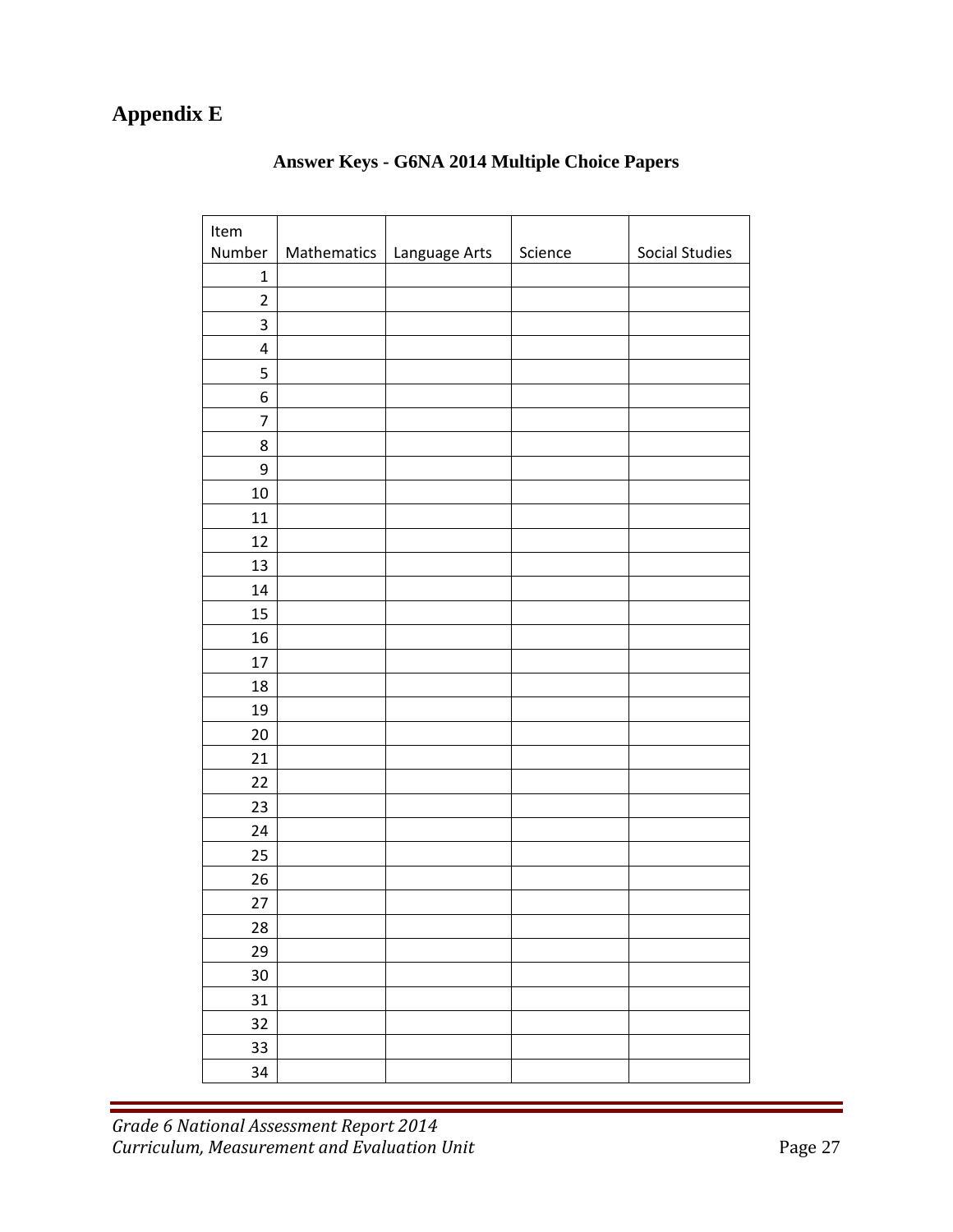| 35     |  |  |
|--------|--|--|
| 36     |  |  |
| 37     |  |  |
| 38     |  |  |
| 39     |  |  |
| $40\,$ |  |  |
| 41     |  |  |
| 42     |  |  |
| 43     |  |  |
| 44     |  |  |
| 45     |  |  |
| 46     |  |  |
| 47     |  |  |
| 48     |  |  |
| 49     |  |  |
| 50     |  |  |
| 51     |  |  |
| 52     |  |  |
| 53     |  |  |
| 54     |  |  |
| 55     |  |  |
| 56     |  |  |
| 57     |  |  |
| 58     |  |  |
| 59     |  |  |
| 60     |  |  |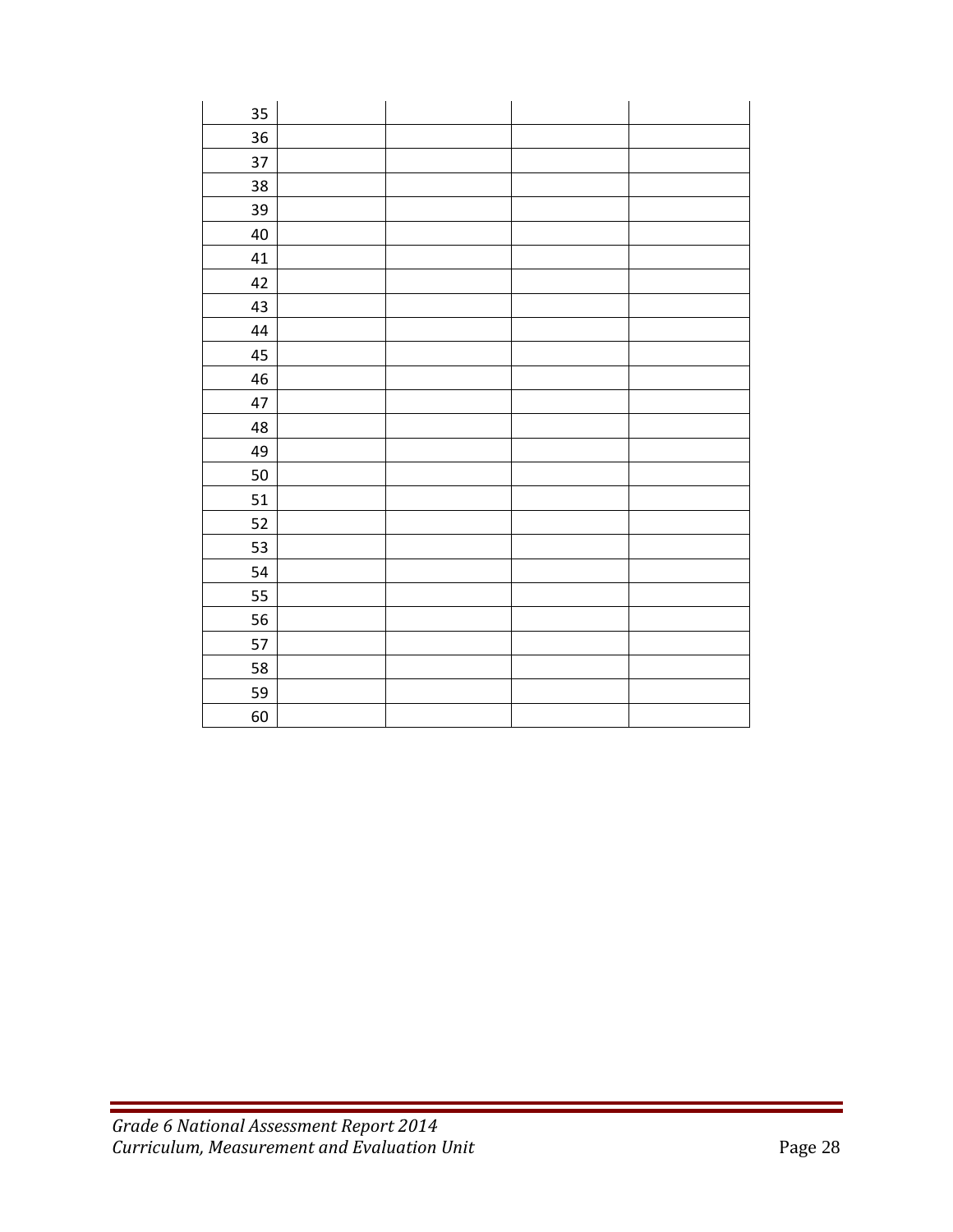## **APPENDIX F**

#### **Standardizing Test Scores**

Since the scores for each of the test are on different scales, it presents a challenge in determining overall achievement. The raw scores on each test have different values – Language Arts is marked over 100; Mathematics is marked out of 60 and Social Studies and Science are each marked over 50. Adding the score in Mathematics to Science, Language and Social Studies would be like adding miles, meters and inches.

#### **Calculating Standard Scores**

Using an academic test example, we will examine the scores of five students who wrote the G6NA. The Language Arts paper 1 has 60 multiple choice questions worth 1 mark each and one written paper worth 40 marks. The mathematics paper consists of 60 multiple choice items while the Science and Social Studies papers each have 50 multiple choice questions. Each multiple choice item is worth 1 mark. The table below represents the scores obtained by each student.

| <b>NAME</b>      | LA   |      | <b>Math</b> |      | Sci  |      | SS   |      |
|------------------|------|------|-------------|------|------|------|------|------|
|                  | Raw  | %    | Raw         | %    | Raw  | %    | Raw  | %    |
| Ivan Terrible    | 93   | 93   | 58          | 96.7 | 46   | 92   | 36   | 72   |
| Mike John        | 86   | 86   | 57          | 95.0 | 47   | 94   | 46   | 92   |
| Sally Saucer     | 87   | 87   | 56          | 93.3 | 48   | 96   | 45   | 90   |
| John Doe         | 71   | 71   | 35          | 58.3 | 37   | 74   | 42   | 84   |
| Ty Lawson        | 55   | 55   | 17          | 28.3 | 21   | 42   | 27   | 54   |
|                  |      |      |             |      |      |      |      |      |
| <b>Mean</b>      | 78.4 | 78.4 | 44.6        | 74.3 | 39.8 | 79.6 | 39.2 | 78.4 |
| <b>Standard</b>  |      |      |             |      |      |      |      |      |
| <b>Deviation</b> | 15.4 |      | 18.1        |      | 11.4 |      | 7.9  |      |

#### *Table 6: Scores obtained by students*

 In order to calculate the standardized score, the mean (78.4 for LA) and standard deviation (15.4 for LA) are needed (included in table). The CMEU uses a standard mean of 100 and standard deviation of 15 in order to calculate standard scores.

Two steps are involved in calculating the standard scores for students. First, the raw scores are calculated to Zscores. The Zscores are then converted to Standardized scores.